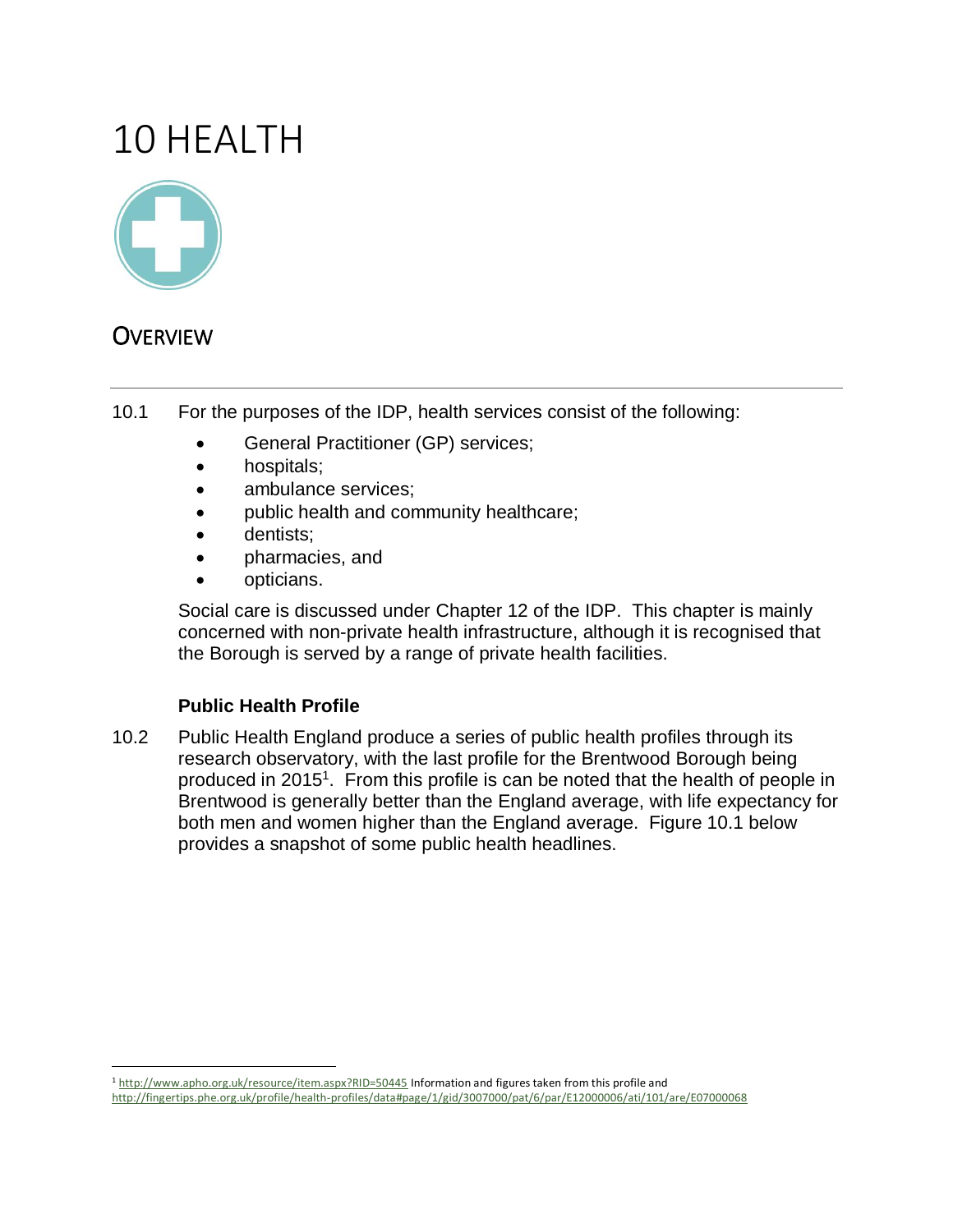| $\overline{\phantom{a}}$ Could not be<br>Recent trends:<br>Increasing / |               | Increasing /                 |         | Decreasing /  |                          | Decreasing /   | No signficant            | $\bullet$ Decreasing<br>Increasing              |                          |
|-------------------------------------------------------------------------|---------------|------------------------------|---------|---------------|--------------------------|----------------|--------------------------|-------------------------------------------------|--------------------------|
| O<br>(in development)<br>calculated                                     | Getting worse | Getting better               |         | Getting worse |                          | Getting better | change                   |                                                 |                          |
|                                                                         |               |                              |         |               |                          |                |                          | Benchmark Value                                 |                          |
| <b>Export table as image</b>                                            |               |                              |         |               |                          |                | Worst/Lowest             | 75th Percentile<br>25th Percentile              | Best/Highest             |
| Region England<br><b>Brentwood</b>                                      |               |                              | England |               |                          |                |                          |                                                 |                          |
| Indicator                                                               | Period        | Recent Count<br><b>Trend</b> |         | Value         | Value                    | Value          | Worst/<br>Lowest         | Range                                           | Best/<br>Highest         |
| Deprivation score (IMD 2015)                                            | 2015          | $\overline{\phantom{a}}$     |         | 9.9           | $\overline{\phantom{a}}$ | 21.8           | 42.0                     | $\left( \right)$                                | 5.0                      |
| Children in low income families (under 16s)                             | 2014          | ۰                            | 1,390   | 11.1%         | 16.5%                    | 20.1%          | 39.2%                    |                                                 | 6.6%                     |
| Statutory homelessness                                                  | 2015/16       | $\qquad \qquad \blacksquare$ |         | $\ast$        | $0.6*$                   | 0.9            | $\overline{\phantom{a}}$ | Insufficient number of values for a spine chart | $\overline{\phantom{a}}$ |
| GCSEs achieved (5A*-C inc. English &<br>Maths)                          | 2015/16       | $\qquad \qquad \blacksquare$ | 523     | 69.3%         | 57.9%                    | 57.8%          | 44.8%                    |                                                 | 78.7%                    |
| Violent crime (violence offences)                                       | 2015/16       | t                            | 741     | 9.8           | 15.6                     | 17.2           | 36.7                     |                                                 | 4.5                      |
| Long term unemployment                                                  | 2015          | $\overline{\phantom{a}}$     | 45      | 1.0           | 2.9                      | 4.6            | 15.7                     |                                                 | 0.5                      |

# **Figure 11.1 Public Health Headlines**

- 10.3 It can be noted that deprivation is lower in Brentwood than the England average, however about 10.8% (almost 1,400) children as considered to live in low income families.
- 10.4 The life expectancy gap for men is 7.7 years between the most deprived areas or Brentwood and the least deprived. For women the gap is 7.5 years. This is illustrated below in Figure 10.2.



#### **Figure 10.2 Life Expectancy**

10.5 The rates of child and adult obesity is lower in Brentwood than the England average and the rates of alcohol-specific stays among under 18's and levels of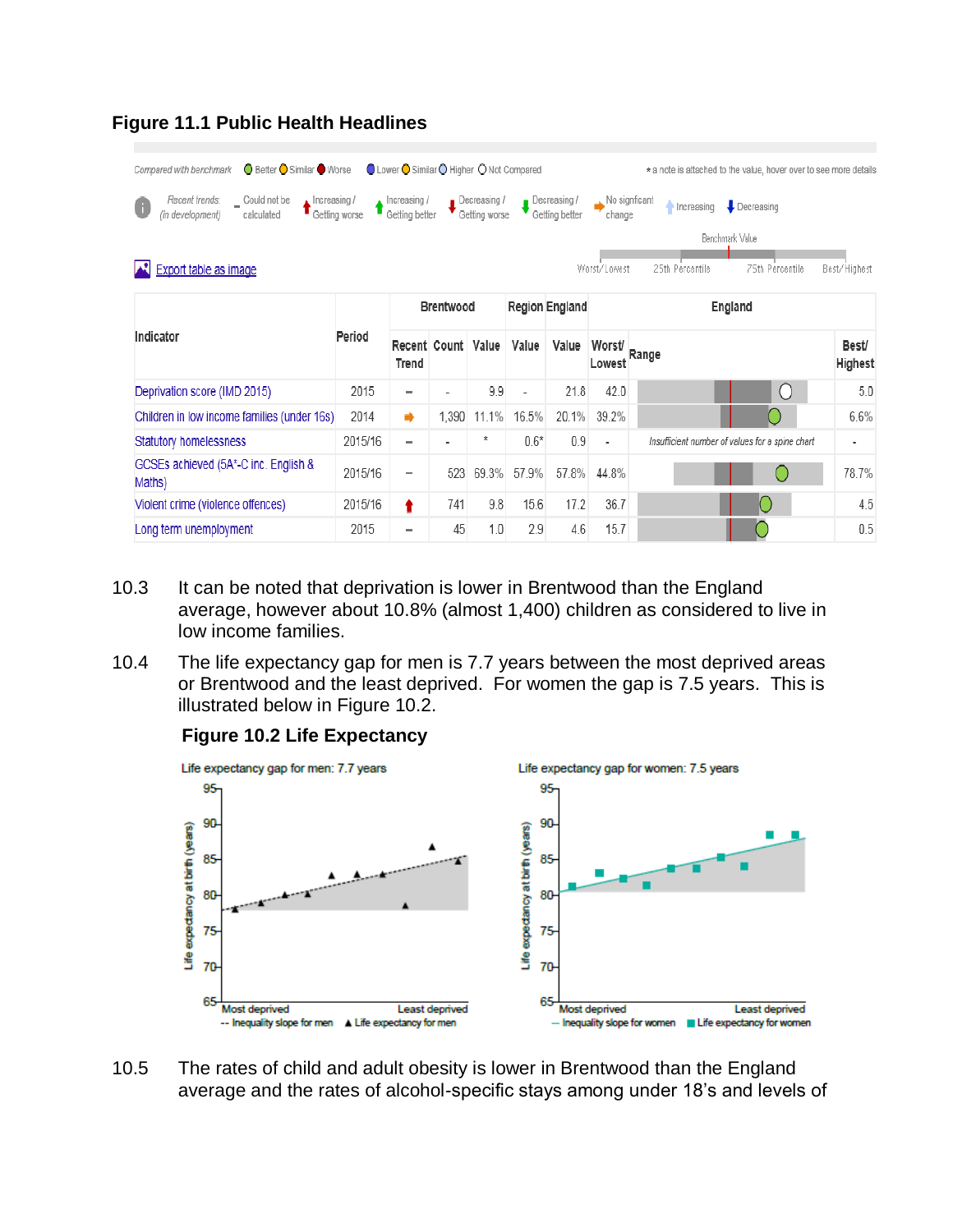teenage pregnancy are lower than the England averages. For adult health, the rates of self-harm, smoking, sexually transmitted diseases, drug misuse, early deaths from cardiovascular disease and early deaths from cancer are all lower than the England average. The rates of physical activity of local people is also higher than the England average.

- 10.6 Local public health priorities include improving the health of older people, increasing vaccination coverage, and reducing cardiovascular disease by reducing the prevalence of obesity. Brentwood has a slightly higher proportion of over 65s compared to Essex county as a whole although a 17% increase is expected between 2015 and 2025 equating to 2,600 more people. This ageing population is likely to put greater demand on health, social care services and housing needs.<sup>2</sup>
- 10.7 Census data on general health also indicates a relatively positive picture of the Brentwood population. With higher proportion of people within Brentwood reporting very good health than the regional and England comparative percentages. At the other end of the spectrum the District also had lower levels of residents, as a percentage, reporting fair health, bad health and very bad health, than those across the region and England as a whole. This information is detailed below in Figure 10.3. Further detailed information on the health needs within the Basildon and Brentwood CCG area is available through the Integrated Joint Strategic Needs Assessment (JSNA) 2014. <sup>3</sup>

| General<br><b>Health</b><br>(QS302EW) |       |         |          |                                         |        |                    |        |          |        |
|---------------------------------------|-------|---------|----------|-----------------------------------------|--------|--------------------|--------|----------|--------|
|                                       |       |         |          | Brentwood                               |        | East of<br>England |        | England  |        |
|                                       |       |         |          | Non-<br>Metropolitan<br><b>District</b> | %      | Region             | %      | Country  | %      |
| <b>All Usual</b><br><b>Residents</b>  | Count | Persons | $Mar-11$ | 73601                                   |        | 5846965            |        | 53012456 |        |
| <b>Very Good</b><br><b>Health</b>     | Count | Persons | $Mar-11$ | 37548                                   | 51.02  | 2761271            | 47.23  | 25005712 | 47.17  |
| Good<br><b>Health</b>                 | Count | Persons | $Mar-11$ | 24537                                   | 33.34  | 2060157            | 35.24  | 18141457 | 34.22  |
| <b>Fair Health</b>                    | Count | Persons | $Mar-11$ | 8565                                    | 11.64  | 752324             | 12.87  | 6954092  | 13.12  |
| <b>Bad Health</b>                     | Count | Persons | $Mar-11$ | 2306                                    | 3.14   | 212830             | 3.64   | 2250446  | 4.25   |
| <b>Very Bad</b><br><b>Health</b>      | Count | Persons | $Mar-11$ | 645                                     | 0.88   | 60383              | 1.03   | 660749   | 1.25   |
| <b>Total</b>                          |       |         |          |                                         | 100.02 |                    | 100.01 |          | 100.01 |

#### **Figure 10.3: General Health**

 $\overline{\phantom{a}}$ 

<sup>2</sup> Information reproduced from Essex Local Authority Portraits – A Profile of People Living in Brentwood May 2016 Organisational Intelligence.

<sup>&</sup>lt;sup>3</sup> NHS Basildon and Brentwood CCG – Essex County Council 'Integrated Joint Strategic Needs Assessment (JSNA) 2014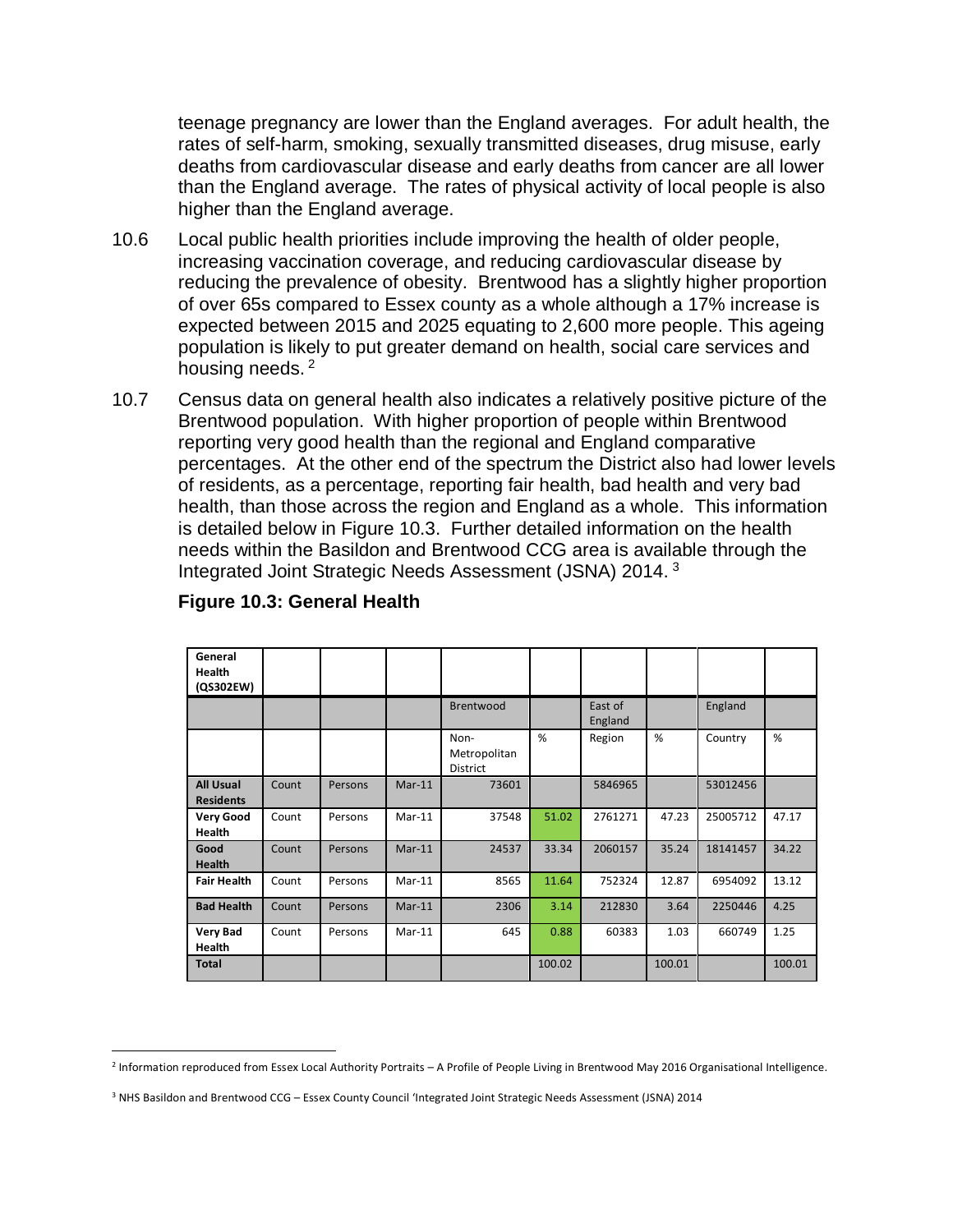## **National Planning Policy**

10.8 The new NPPF places a strong emphasis upon the importance of supporting strong vibrant and healthy communities through the planning process and enabling and supporting healthy lifestyles, as well as the design of healthy places (para 8b, 91c and 122e). Strategic policies in local plans should make sufficient provision for community facilities, including health (para 20). There are also several linked public health themes in the NPPF connected with open space / greenspaces provision and minimising noise and air pollution.

#### **NHS Five Year Forward View**

- 10.9 Published in March 2017, the publication 'Next Steps on the NHS Five Year Forward View' sets out some of the key challenges / issues facing the NHS and how these are to be tackled over the short-term. <sup>4</sup> These challenges include:
	- We're getting healthier, but we're using the NHS more. Life expectancy has been rising by five hours a day, but the need for modern NHS care continues to grow. Demand for health care is highly geared to our growing and aging population. Demand is also heavily impacted by rising public expectations for convenient and personal care, the effectiveness of prevention and public health, and availability of social care. Even more significant is the steady expansion of new treatments and cures, of which the public are often unaware.
	- The quality of NHS care is demonstrably improving, but we're becoming far more transparent about care gaps and mistakes. And although they are substantially lower than they were a decade ago, waiting times have been edging up.
	- Staff numbers are up, but staff are under greater pressure.
	- The public are highly satisfied with the NHS but are concerned for its future.

## **Clinical Commissioning Groups**

10.10 As part of the changes to the NHS brought about by the Health and Social Care Act 2012 as from 1 April 2013, Basildon and Brentwood Clinical Commissioning Group (BBCCG) is now responsible for planning, designing and buying NHS services for the majority of people in Brentwood and Basildon. Part of the Brentwood Borough also has a surgery which reports to the Thurrock Clinical Commissioning Group (West Horndon). CCGs are responsible for planned hospital care, rehabilitation care, urgent and emergency care, most community health services and mental health and learning disability services.<sup>5</sup>

 $\overline{a}$ <sup>4</sup> https://www.england.nhs.uk/wp-content/uploads/2017/03/NEXT-STEPS-ON-THE-NHS-FIVE-YEAR-FORWARD-VIEW.pdf

<sup>&</sup>lt;sup>5</sup> Information reproduced from Basildon & Brentwood CCG Operational Plan 2016/17.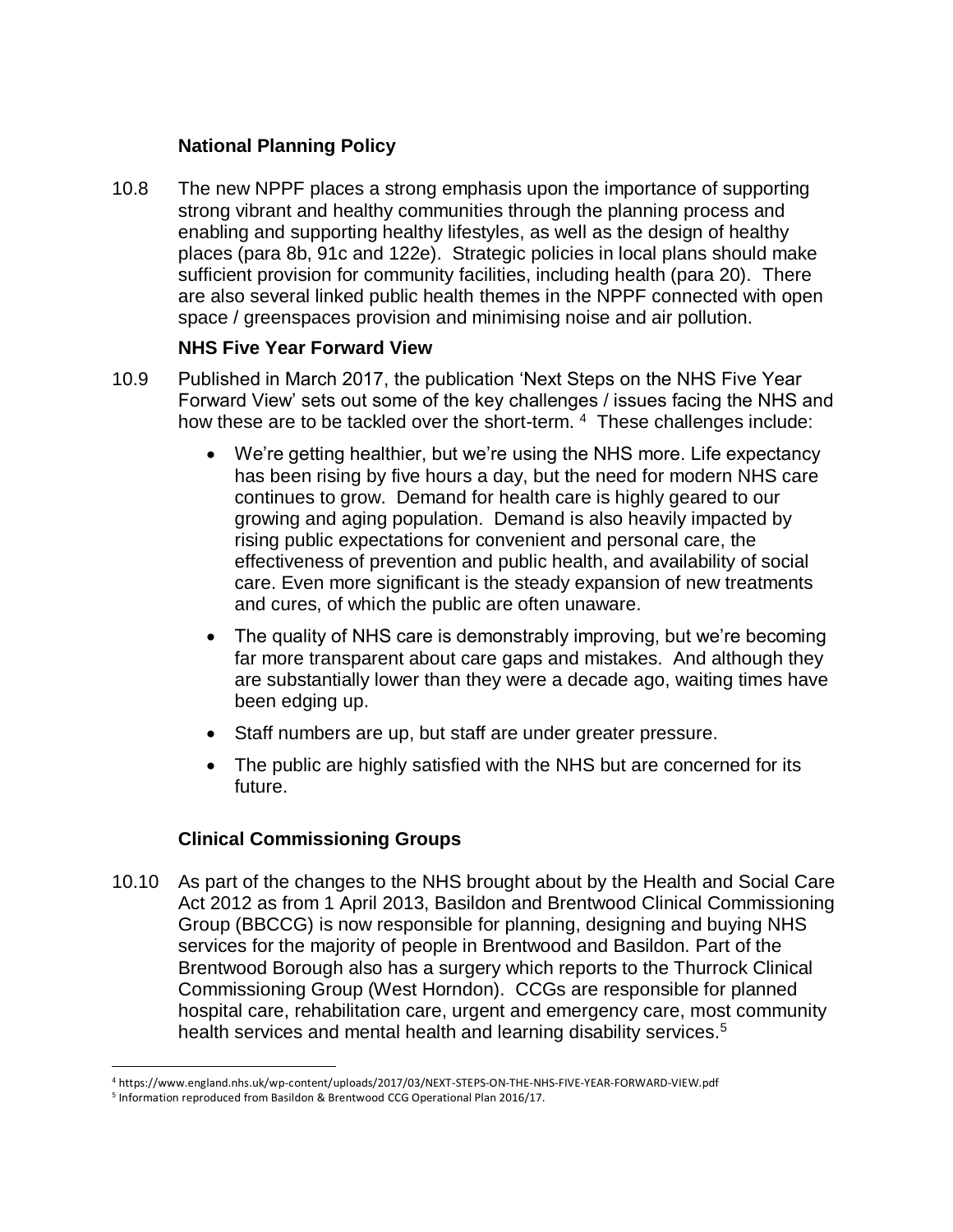Sustainability and Transformation Plans (STPs) are being prepared for wider areas that incorporate several CCG areas. Draft STP's were, published in October 2016, summarising the work to date and outlining how system-wide plans can be delivered across organisations. The STP is an iterative document and will be reviewed periodically.

10.11 The BBCCG's Operational Plan details the principal mission of the group, with a focus upon three main pillars – strengthening primary care, integrating care and ensuring sustainability of the local system. Figure 10.4 outlines the main themes in more detail.

## **Figure 10.4 Brentwood and Basildon CCG Mission Themes**

#### **Strengthening Primary Care**

- Ensuring effective collaboration between GP practices.
- Aligning community health and social care teams around general practice.
- •Clinical leadership in preventing ill health and promoting wellbeing locally.
- Ensuring explicit recognition by all providers of the lead role primary care play in coordinating the care of the registered population.

#### **Integrating Care**

- Ensuring effective care coordination and care planning.
- Establishing shared care records, utilising a single Personal Care Plan approach for the people of Basildon & Brentwood.
- Focusing on preventative care and empowerment of individuals.
- •Harnessing the power of community resources to support resilience eg. social prescribing and carer support.
- Encouraging pathways for smooth transfer of patient care from secondary care to primary care and vice versa.

## **Ensuring Sustainability of the Local System**

- •Delivery of short- and longer-term financial sustainability.
- •Repatriation of patients into local providers.
- •Workforce strategies that address short- and longer-term needs of the system.
- Effective use of estates across the care system (and beyond).
- 10.12 The BBCCG operating plan recognises the important role that General Practices (GP), play in local communities and as one of the cornerstones of the National Health Service (NHS). A key focus for the Operational Plan is to improve access to GP practice services through the expansion in capacity and provision of alternative consultation and care / support where appropriate. In practical terms, this translates to:
	- Expanding the times that routine GP services are available.
	- Expanding the ways in which primary medical advice can be accessed.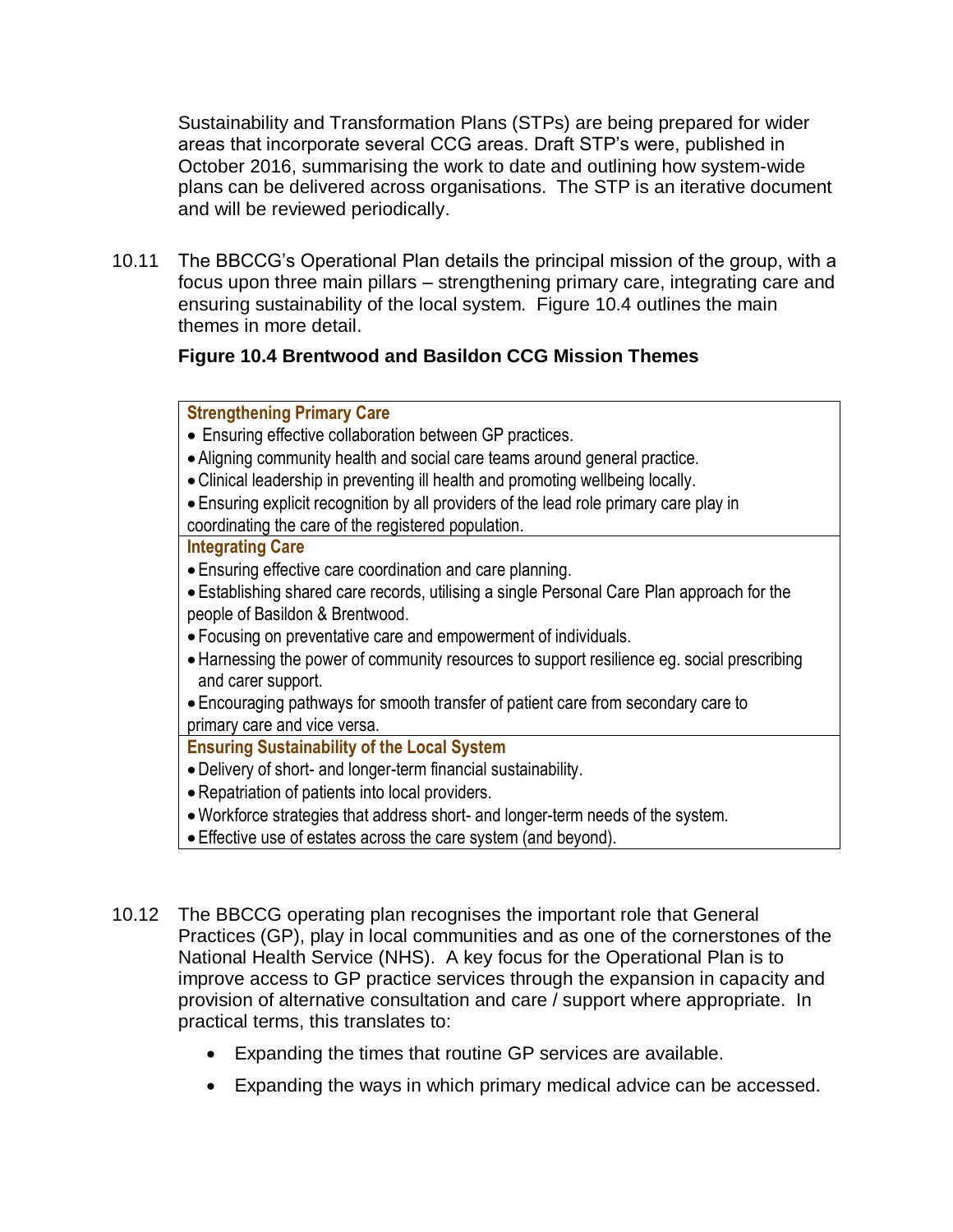- Increasing access to alternative forms of community support which can appropriately divert demand from GP practices, and
- Supporting the recruitment and retention of GPs and Practice Nurses.
- 10.13 NHS England and the Basildon and Brentwood CCG are working together to help plan and develop new ways of working within primary care facilities, in line with the BBCCG's Five Year Forward View plan<sup>6</sup>, to increase capacity in ways other than physical space. NHS England is also seeking to develop sustainable solutions through proactive coordinated care, including hubs, rather than the individual replacement of surgeries. There is also a significant focus upon premises for training and increasing capacity through technology.
- 10.14 Primary care transformation is also one of the key themes in the current Thurrock CCG Operating Plan. <sup>7</sup> During 2015/16 Thurrock had a number of quality issues with regards to primary care, with several practices receiving poor Care Quality Commission ratings. Major concerns have focused upon the Tilbury area, which has a very low number of GP's per head of population. The CCG has been working with NHS England to transform primary care in the area to include:
	- Developed four primary care health hubs which are helping to deliver 7 day a week primary care access to patients.
	- Developed a new IT system to improve booking into the new health hubs.
	- Supported NHS England to re-procure a number of practices where GPs have retired.
	- Developed a Joint Strategic Needs Assessment (JSNA) for Tilbury and Purfleet (Grays and Corringham to follow) incorporating all elements of health care including mental health.
	- Begun planning with Thurrock Council to build two new primary care healthy living centres.
	- Following a consultation, decommissioned the walk in centre in Grays because it was not offering an equitable service to the Thurrock population.
	- Developed a CCG primary care development team to focus on quality and governance support to practices in preparation for the forthcoming Locally Enhanced Services - Any Qualified Provider (AQP) process.

 $\overline{a}$ <sup>6</sup> BBCCG 'Transforming health and care outcomes for the people of Basildon and Brentwood – Our 5 Year Strategic Plan

<sup>7</sup> NHS Thurrock Clinical Commissioning Group Operational Plan 2016-17.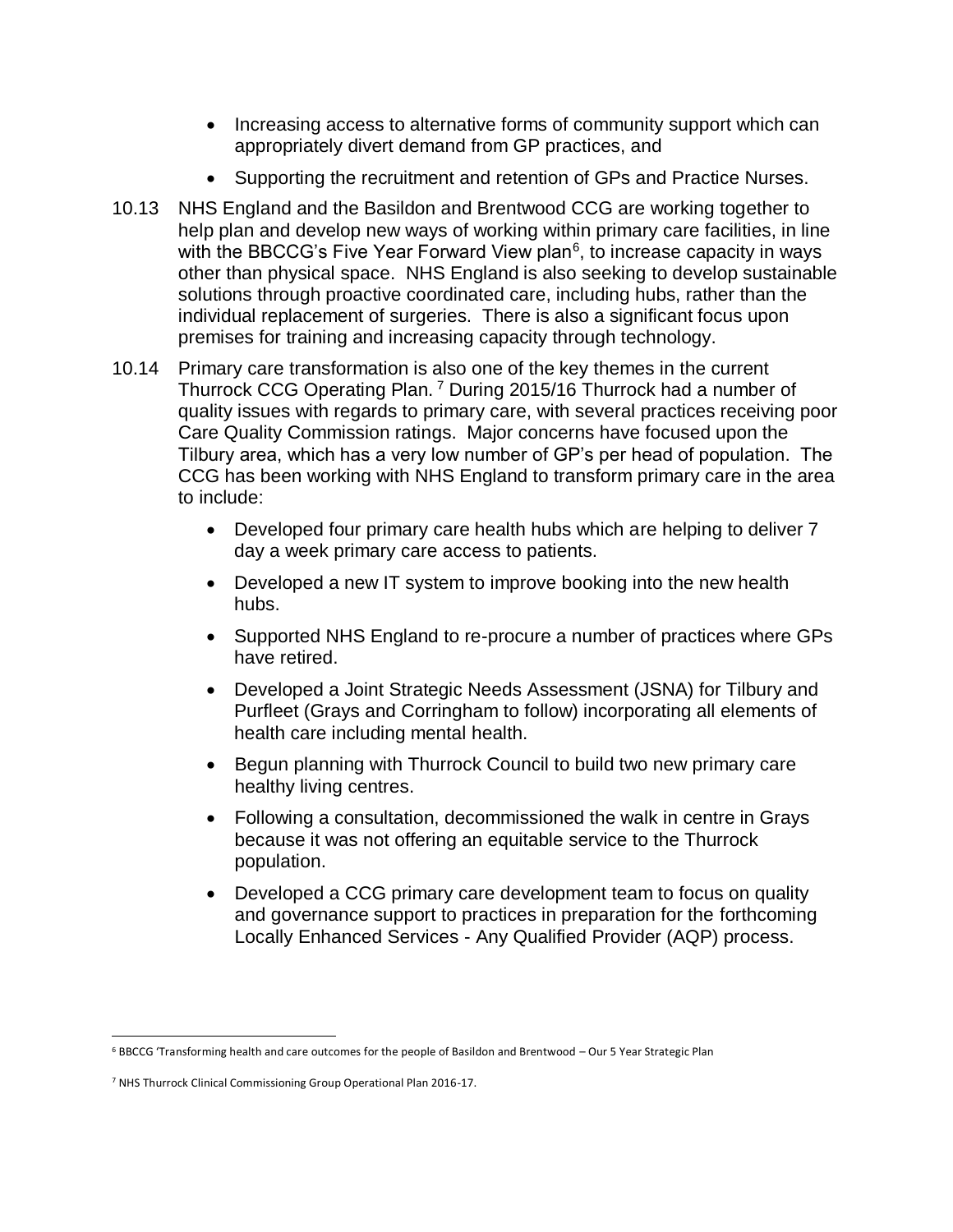## **Primary Care Services**

- 10.15 The Primary Care Strategies of the CCG's focus on the following key areas:
	- General Practice to be provided at scale aligned to defined neighbourhoods;
	- the creation of a neighbourhood multi-disciplinary primary care workforce embedded in the Care Closer to Home model of care. This will provide General Practice that is fully integrated; including the local authority and voluntary sectors;
	- improved use of technology in General Practice;
	- improved quality of care and safety of General Practice;
	- increased patient access to fit for purpose estate suitable for the delivery of modern General Practice;
	- supporting the development of a resilient General Practice workforce, and
	- improved GP Training Facilities
- 10.16 A particular focus of the STPs is bringing simple diagnostics into communities. The CCG is also looking at more prevention-based and integrated service provision with social care. This growing focus on bringing care provision into the community may see the creation of health care 'hubs'/networks. To facilitate these strategies there will be a requirement to invest in infrastructure, which may include the need to deliver new facilities.
- 10.17 There are also STP priorities related to increased use of technology including, but not limited to:
	- enabling patients and citizens to receive the care and support they need to live healthier, happier lives outside of a care setting;
	- providing the information and tools to allow the local population to take responsibility for their own health and wellbeing;
	- supporting professionals in delivering care with digital capability must enhancing working lives, not adding unnecessary challenges, and
	- delivering the technology solutions to operate in an efficient and costeffective way which supports continued high performance and future sustainability.

## **Local Hospitals**

10.18 Correspondence from Basildon and Thurrock University Hospitals NHS has detailed that the regulators NHS Improvement has given permission for the proposals to merge the trust with the two further trusts which run Broomfield and Southend Hospitals. The current aim is to have a single NHS organisation by mid-2019. All three hospitals will continue to provide outpatient appointments, children's services and day surgery. All three hospitals will also provide 24/7 A&E and maternity services. There will be no reduction in beds, frontline staffing or in the overall budget.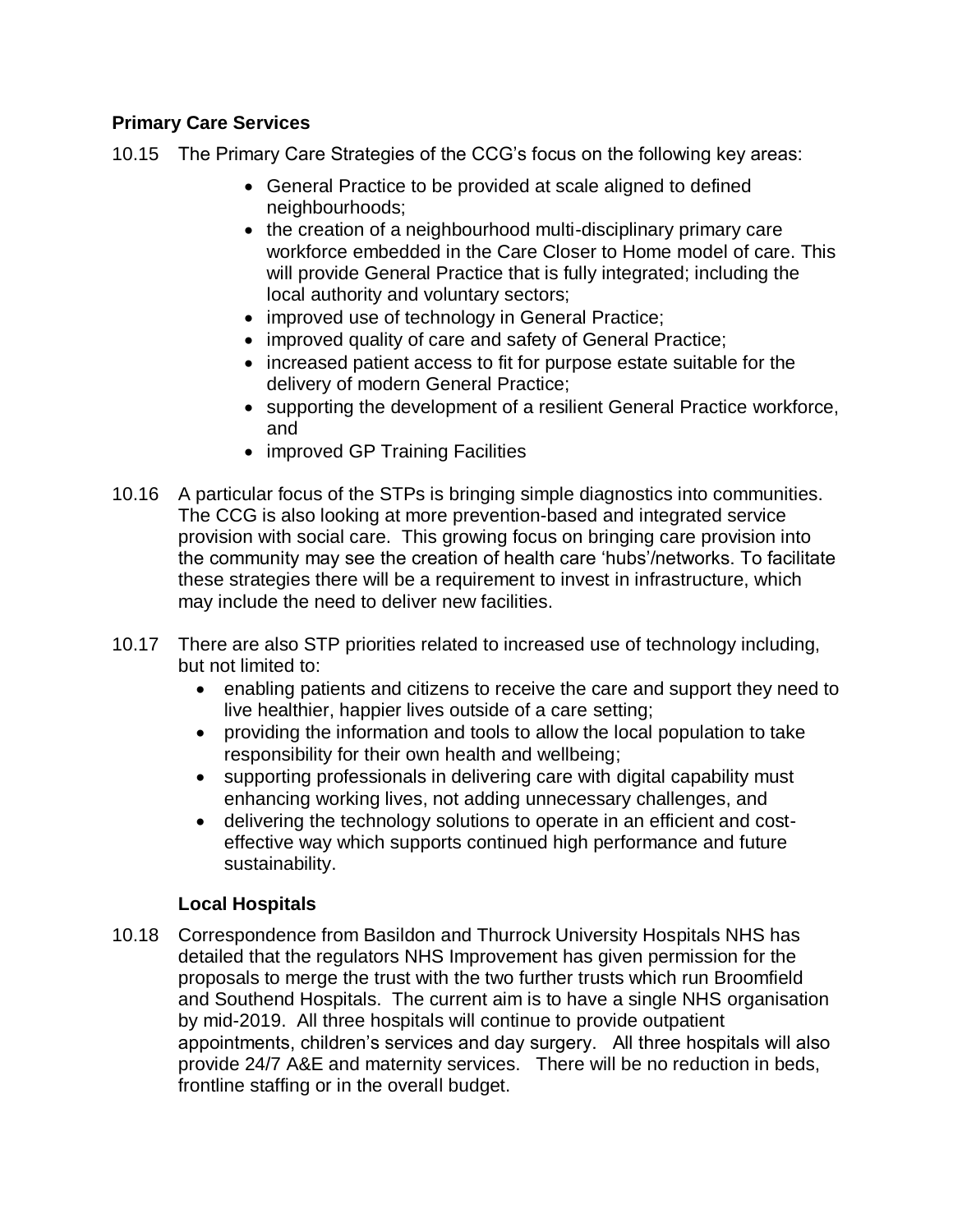- 10.19 In line with Primary Care Strategies and shifting care closer to home where possible, it is envisaged that the impact on the acute sector will culminate in the greater complexity of health needs of patients presenting in the acute sector. Hospitals will need to be redesigned to treat the patients of the future, with specific redesign based upon:
	- greater community-based care for less acute patients;
	- ageing population;
	- hospital facilities which maximise the potential to treat the most-needy in the most efficient manner possible, centralising services and maximising economies of scale;
	- greater treat and discharge models of care, linking to increased community and social care provision;
	- move to designated day-case and ambulatory models of care and settings;
	- increased health needs/acuity of those patients presenting in the acute sector;
	- provision of the transfer of patients to less acute settings as soon as clinically appropriate, providing patients with care closer to home as soon as possible;
	- the centralisation of support functions and services, such as Pharmacy, enabling the greater provision of community healthcare whilst maintaining the most acute patient care within the acute setting, and
	- return of patients from specialist centres outside the local area back to local services as soon as appropriate.

# **Ambulance Services<sup>8</sup>**

10.20 The East of England Ambulance Service NHS Trust (EEAST) Estates Strategy (2017-2022) indicates that a range of national initiatives are underway aimed at improving performance and sustainability within the NHS. There is widespread agreement from the stakeholders sponsoring these initiatives about the changes required within ambulance services and across the wider urgent and emergency system. Addressing these changes requires the Trust to develop revised operating models and strategies for all aspects of its services, including operational support services such as the Estates Service.

## **Public Health Services**

10.21 Responsibility for public health was moved out of the NHS into local government in April 2013. Health and Wellbeing Boards (HWBs) promote cooperation from leaders in the health and social care system to improve the health and wellbeing of their local population and reduce health inequalities. HWBs are responsible for producing a Joint Health & Wellbeing Strategies (JHWS), Joint Strategic Needs Assessments (JSNA) and Pharmaceutical Needs Assessments (PNA) for the Basildon borough area.

 $\overline{\phantom{a}}$ 8 Information on ambulance services and public health adapted from IDP submission by the Community Health Partnership.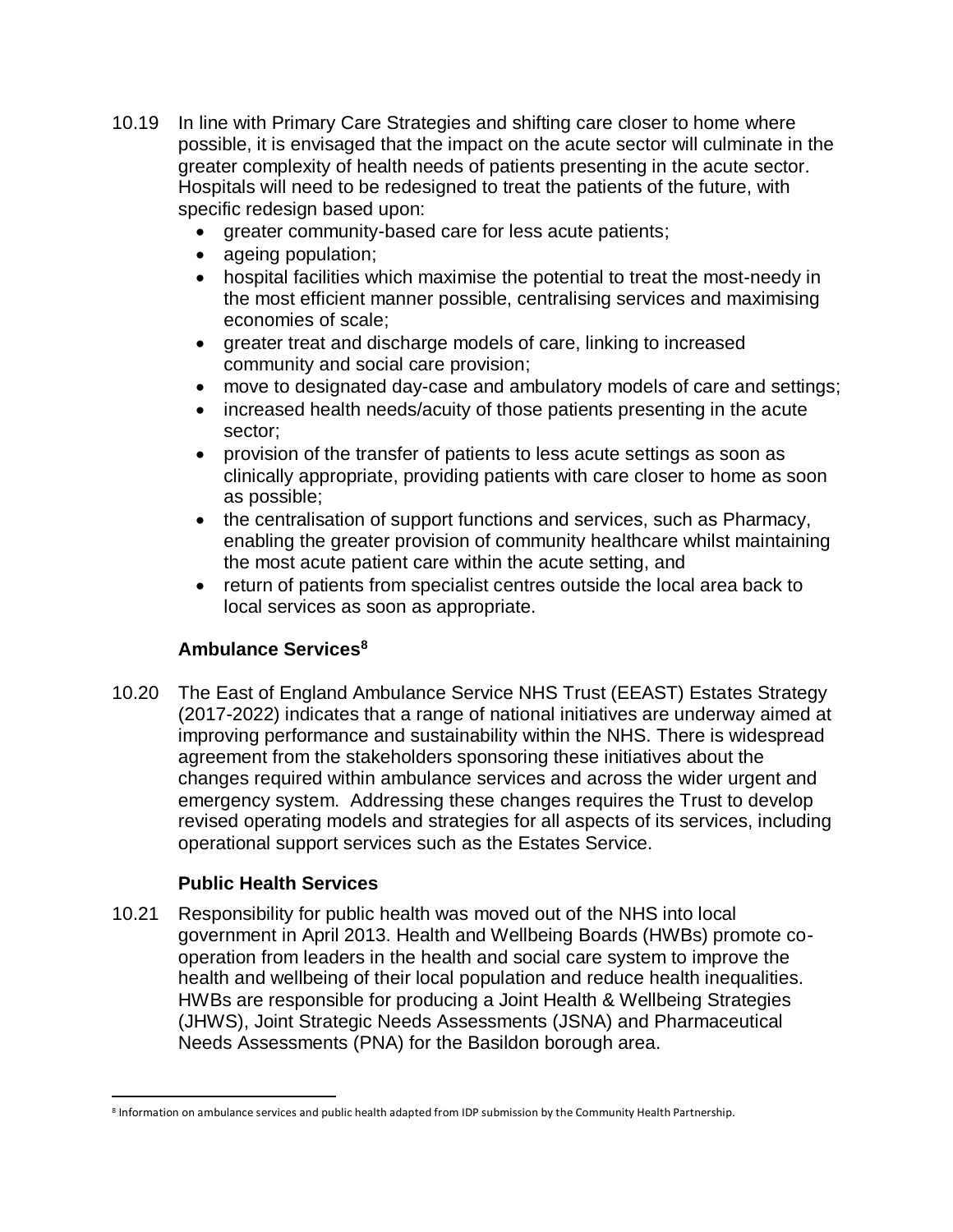- 10.22 Public health services are commissioned by Essex County Council in partnership with the respective local authorities. These services are primarily focused on prevention and early intervention, specifically developing measures that help to reduce illness and to tackle the causes of poor health at source. This includes initiatives to increase activity and healthy living, such as cycling and walking, as well as provision of green space within developments. The strategic overview of the STPs includes consideration of these issues.
- 10.23 Priorities for Public Health within spatial planning include supporting access to quality open and green/blue space, healthy diets including improving access to local and fresh food, improving community cohesion and reducing social isolation, supporting air quality, increasing active living through movement and play across all ages and supporting good quality housing design across the life course. Reducing health inequalities underpins our work.
- 10.24 Local data on Public Health is published annually by a number of national organisations including Public Health England and the NHS. This includes the local Health Profiles and the Public Health Outcomes Framework. Assessment of Public Health and Wellbeing need will be supported by the Health Impact Assessment processes, local evidence base and current Public Health Policy.

# EXISTING INFRASTRUCTURE, GAPS AND PROGRAMMES

## **General Practice – Infrastructure, Gaps and Programmes**

10.25 There are ten GP Surgeries (eight main surgeries and two branch surgeries) covering Brentwood Borough, which are detailed below in Figure 10.5 and Figure 10.6. Historically, the optimum number of patients per GP was 1,750. Using a simple calculation it can be noted that a number of the surgeries are operating at figures beyond the optimum number of patients per GP. These are highlighted in blue.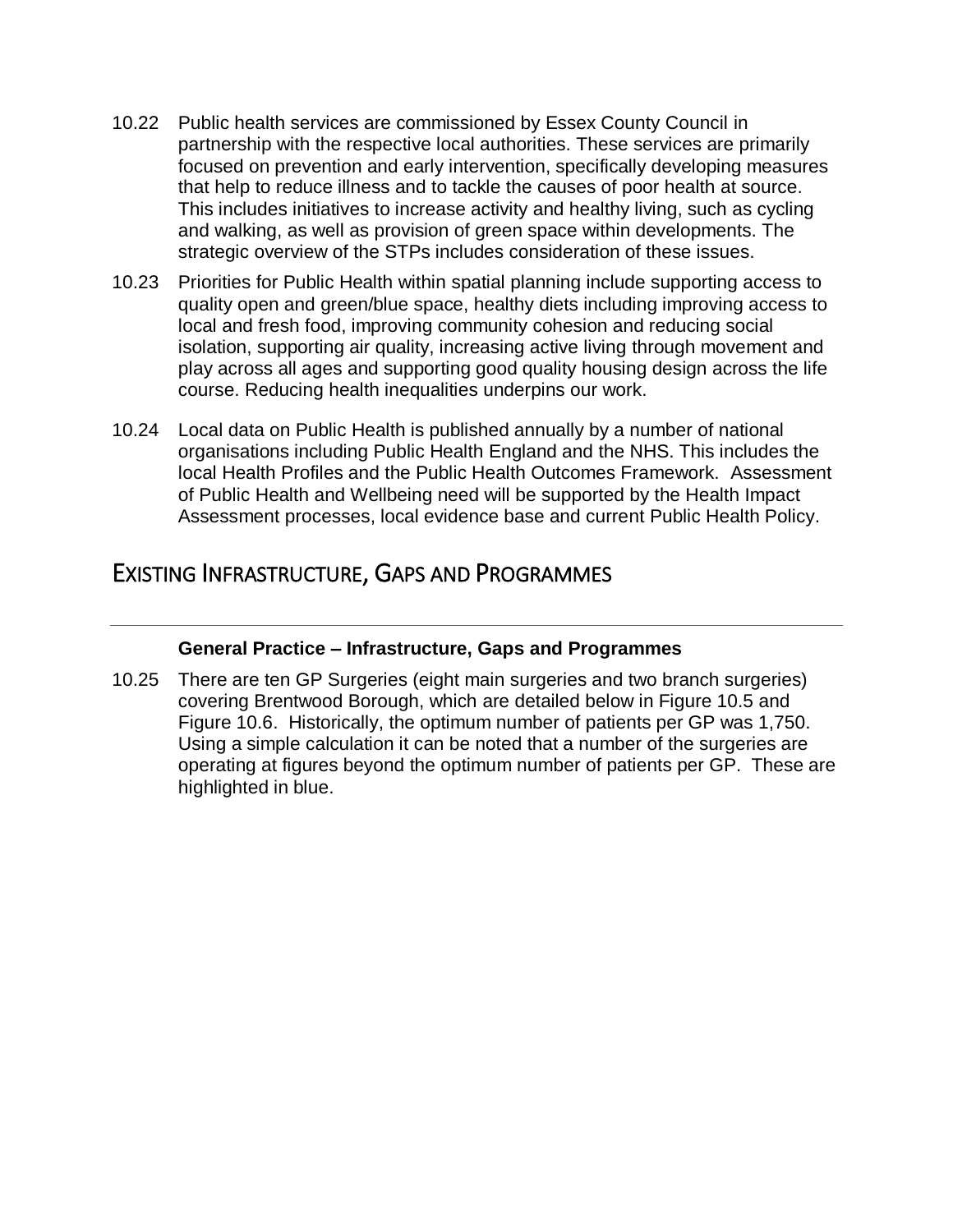**Figure 10.5: GP Practices**

| <b>GP</b>                                                                           | <b>Postcode</b>    | <b>GP</b><br>Code | <b>Operational Details<sup>9</sup></b>                                                                                                                                                                                                                                                                                                                                                                                                                                                                                            | Weighted<br><b>Patient</b><br><b>List Size</b><br>(01/10/17) | <b>NIA (m2)</b> |
|-------------------------------------------------------------------------------------|--------------------|-------------------|-----------------------------------------------------------------------------------------------------------------------------------------------------------------------------------------------------------------------------------------------------------------------------------------------------------------------------------------------------------------------------------------------------------------------------------------------------------------------------------------------------------------------------------|--------------------------------------------------------------|-----------------|
| Beechwood Surgery,<br>Pastoral Way, Warley,<br>Brentwood, Essex,                    | <b>CM14</b><br>5WF | F81023            | Larger 6 GP practice.                                                                                                                                                                                                                                                                                                                                                                                                                                                                                                             | 10730                                                        | 968             |
| <b>Brambles Branch</b><br>Surgery, Geary Drive,<br><b>Brentwood</b>                 | <b>CM14</b><br>4FZ | F81085            | From 1st October<br>2013 - The New<br>Surgery has taken<br>over Brambles<br>Surgery and this will<br>be utilised as a<br>branch surgery.<br>Patients previously<br>registered with<br>Brambles Surgery, as<br>well as patients form<br>The New Surgery<br>may access medical<br>care at this Branch.<br>When the Brambles<br><b>Branch Surgery is</b><br>closed all patients<br>should contact the<br>main surgery in<br>Shenfield Road<br>01277 218393 to<br>access medical care<br>or to register with the<br>practice. (3 GPs) | 13020                                                        | 115.9           |
| Rockleigh Court Surgery,<br>136 Hutton Road<br>Shenfield Brentwood<br>Essex         | <b>CM15</b><br>8NN | F81102            | 4 GP practice                                                                                                                                                                                                                                                                                                                                                                                                                                                                                                                     | 6143                                                         | 161             |
| The Highwood Surgery,<br>Geary Drive, Brentwood,<br><b>Essex</b>                    | <b>CM15</b><br>9DY | F81737            | 1 GP practice                                                                                                                                                                                                                                                                                                                                                                                                                                                                                                                     | 2189                                                         | 148             |
| Deal Tree Health Centre<br><b>Blackmore Road</b><br>Doddinghurst Brentwood<br>Essex | <b>CM15</b><br>0HU | F81215            | 4 GP practice                                                                                                                                                                                                                                                                                                                                                                                                                                                                                                                     | 9898                                                         | 784             |

 $\overline{\phantom{a}}$ 

<sup>&</sup>lt;sup>9</sup> This information does not include Full Time Equivalent (FTE) roles.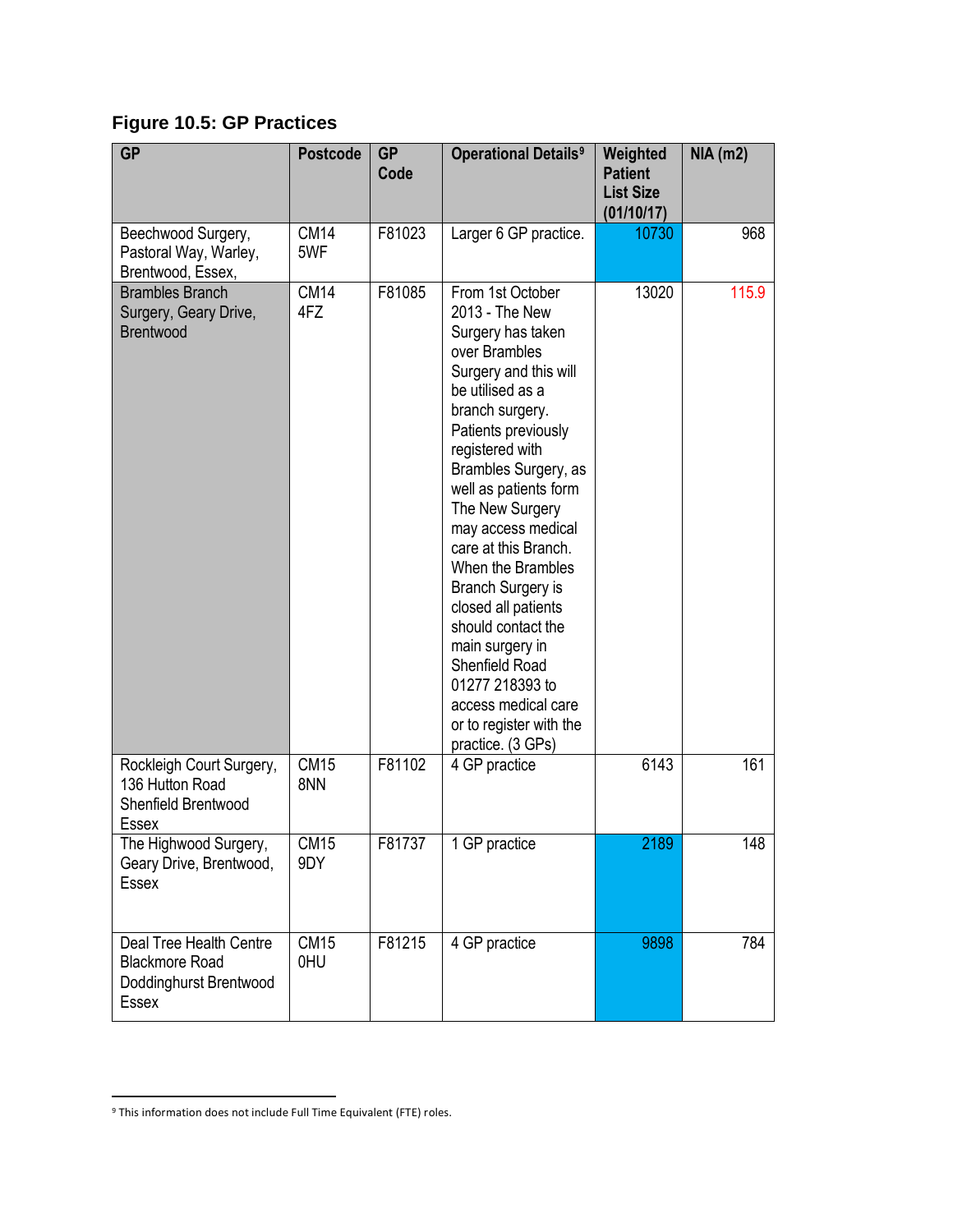| <b>GP</b>                                                                                     | <b>Postcode</b>    | <b>GP</b><br>Code | <b>Operational Details<sup>9</sup></b>                | Weighted<br><b>Patient</b><br><b>List Size</b><br>(01/10/17) | $NIA$ (m2) |
|-----------------------------------------------------------------------------------------------|--------------------|-------------------|-------------------------------------------------------|--------------------------------------------------------------|------------|
| The New Folly Surgery<br>:Bell Mead Ingatestone<br><b>Essex</b>                               | CM4 0FA            | F81163            | 4 GP practice                                         | 6573                                                         | 243        |
| <b>Mount Avenue Surgery</b><br><b>Address: Mount Avenue</b><br>Shenfield Brentwood<br>Essex   | <b>CM13</b><br>2NL | F81055            | Larger 7 GP practice.                                 | 11870                                                        | 438        |
| The New Surgery<br>Address:8 Shenfield<br>Road Brentwood Essex                                | <b>CM15</b><br>8AB | F81085            | Larger 8 GP practice                                  | 13020                                                        | 592.8      |
| Tile House Surgery<br>Address: The Tile House,<br>33 Shenfield Road<br><b>Brentwood Essex</b> | <b>CM15</b><br>8AQ | F81038            | Larger 7 GP practice                                  | 13303                                                        | 555        |
| West Horndon Surgery,<br>129 Station Rd, West<br>Horndon, Brentwood<br>CM13 3NB               | <b>CM13</b><br>3NB | F81134            | 4 GP practice (also<br>linked to Peartree<br>Surgery) | n/a                                                          | n/a        |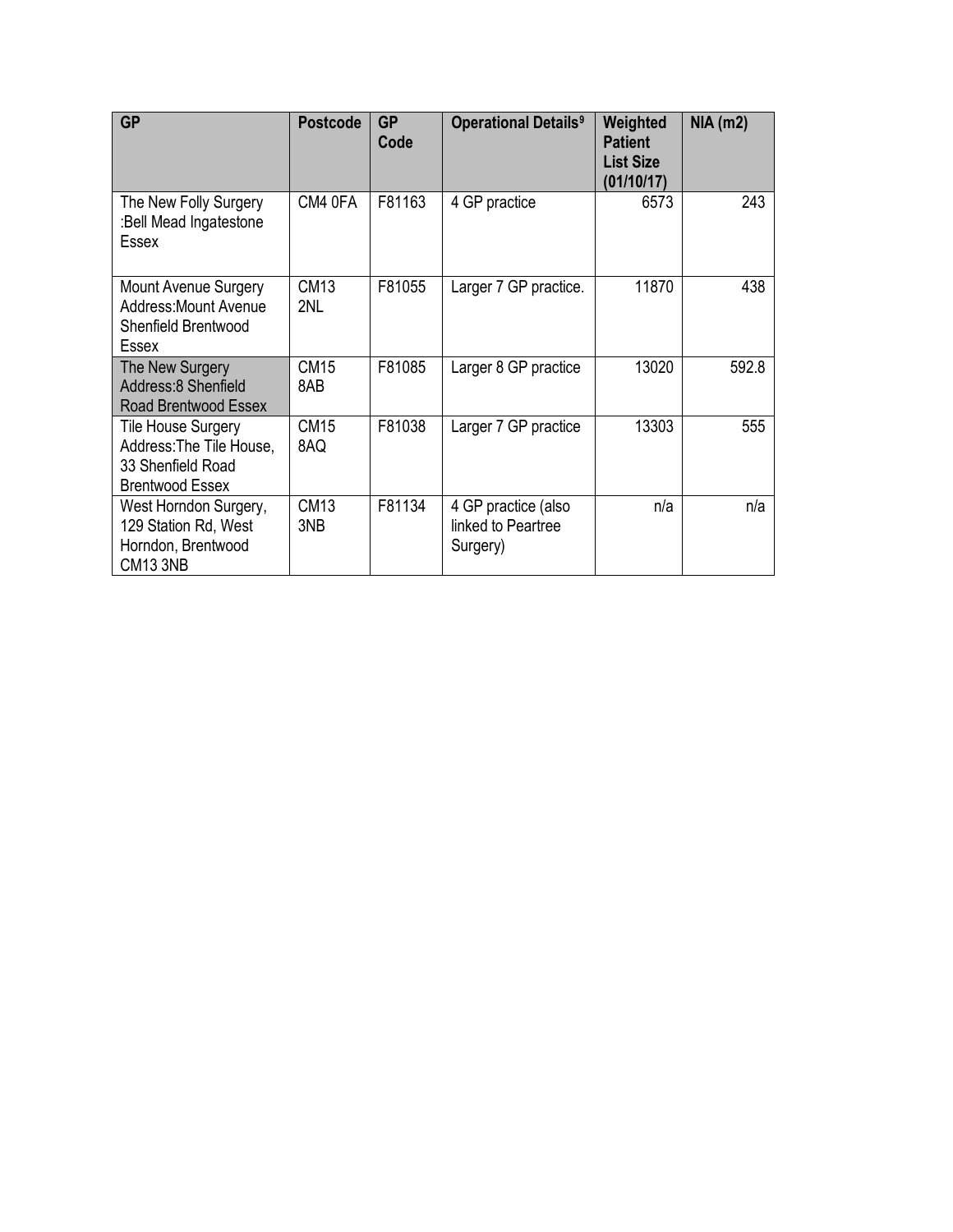#### **Figure 10.6 GP Practices Across the Borough**



\* The Brambles is a bronch surgery of the New Surgery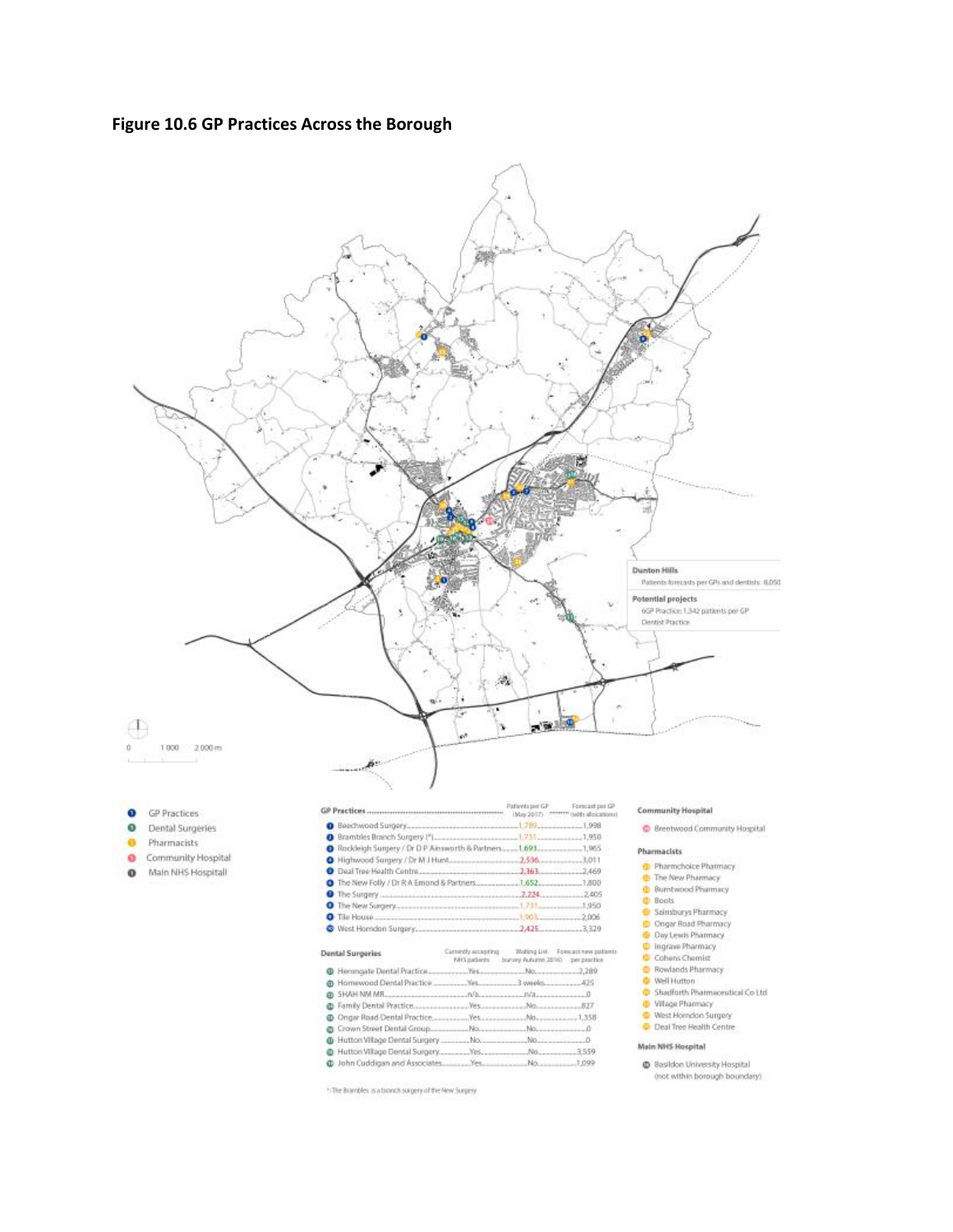- 10.26 There are currently no particular 'gaps' in the front-end GP services identified, although it is noted that a number of practices are potentially under pressure in terms of patient numbers. This situation is not unique to Brentwood, but is part of the wider challenges facing the NHS. It was also a strong feedback theme from local residents during consultation on earlier stages of the Local Plan. A number of the practices are also physical constrained, which makes the delivery of current services challenging – this is a particular issue in discussions with West Horndon Surgery.
- 10.27 The BBCCG has indicated that there is potential a need to ensure that supporting physical infrastructure such as superfast broadband / fibre optics and public transport connectivity is good to ensure that they can deliver healthcare services to patients through a range of media and that services are accessible to all.
- 10.28 At the local level the main improvements in health infrastructure provision within the Brentwood Borough are focused upon:
	- adding depth and range to existing GP services, by building upon local expertise, collaboration between practices and combined learning;
	- providing patients with wider access to health information and services through media and on-line resources;
	- better aligning community health and social care;
	- maximising opportunities to develop Brentwood Community Hospital in terms of the range of services and specialisms.

These improvements are central to BBCCG ambitions for the Brentwood area. West Horndon Surgery has also expressed a need to move to larger premises which are better suited to delivering modern healthcare services. This requirement is linked to current need.

#### **Hospitals and Acute Care – Infrastructure, Gaps and Programmes**

- 10.29 The Basildon and Thurrock University Hospitals NHS Foundation Trust (BTUH) currently serves the Brentwood area and provides a range of health services including:
	- an extensive range of acute medical services at Basildon University Hospital, including accident and emergency services and the Essex Cardiothoracic Centre
	- outpatients, diagnostics and a day surgery unit at Orsett Hospital (Orsett also houses a minor-injuries unit), and
	- diagnostic services (x-ray and phlebotomy) at the St. Andrew's Centre, Billericay.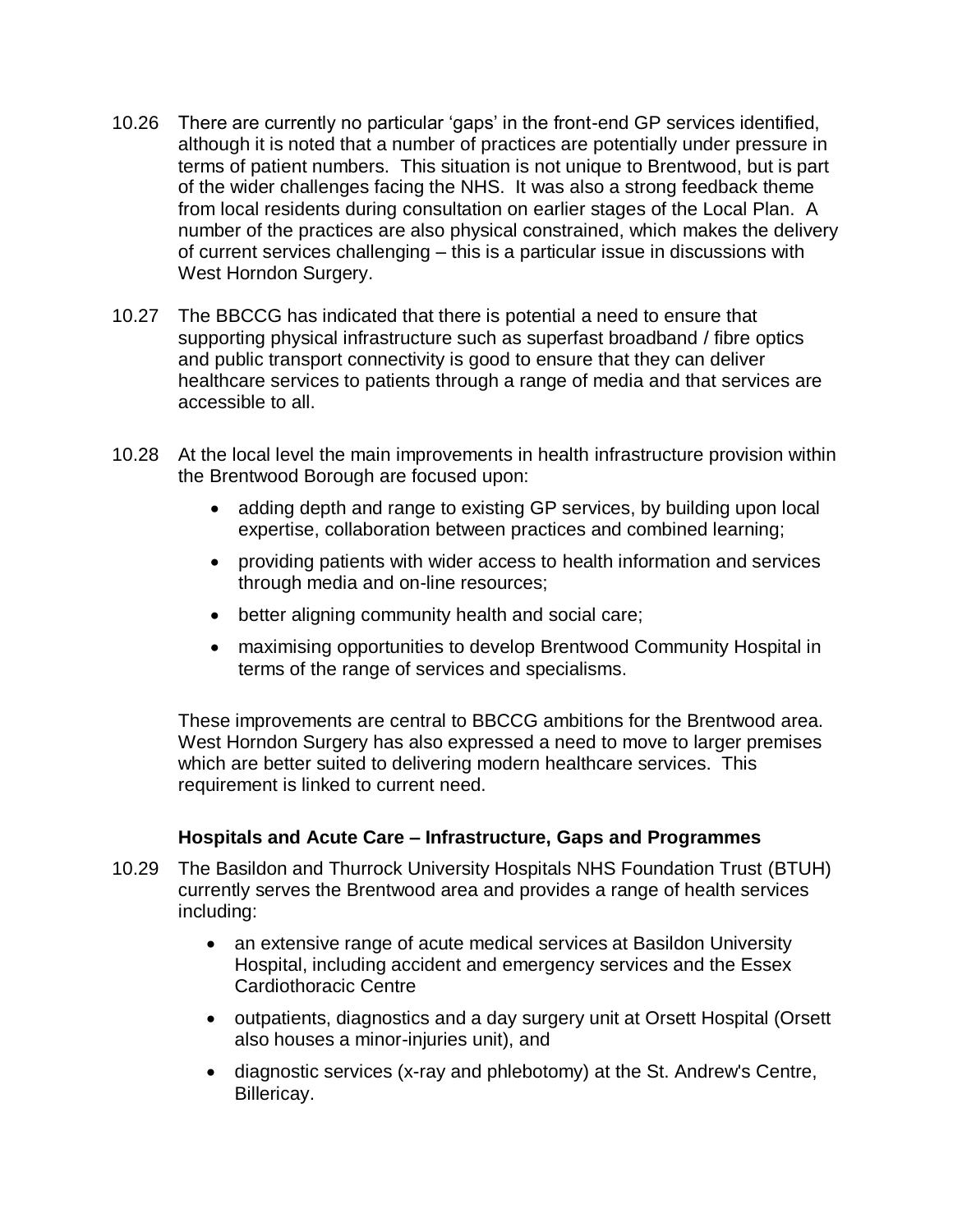- 10.30 The Queens Hospital in Romford is also within relatively close distance of the Brentwood Borough and the North-East London NHS Foundation Trust and Southend University Hospital NHS Foundation Trust provide a range of specialist patient services at Brentwood Community Hospital. Surrounding main acute hospitals also include Southend, Broomfield and Harlow. Two large community hospitals serve the area, Brentwood Community Hospital and Mayflower Community Hospital (Billericay).
- 10.31 It is noted earlier in the chapter that NHS Improvement has given permission for the proposals to merge with the BTUH trust with the two trusts which run Broomfield and Southend Hospitals. Further to this announcement, the following recommendations are likely to progress:
	- Basildon, Broomfield and Southend hospitals will continue to provide the services our patients use the most, including full A&E and maternity services.
	- There will be a move to separate planned surgery from unplanned surgery to reduce delays and cancellations for patients and;
	- Some specialist services will be consolidated to improve the outcomes for patients.
	- Orsett Hospital will close when four integrated medical centres are in place for staff and services.

It is considered that this programme will unlock over £100m of additional funding to invest in new buildings and facilities. Attention will also focus upon improving bus infrastructure between the various hospitals and medical facility sites.

- 10.32 Within the Borough there is one community hospital located at Crescent Drive, Shenfield, which provides a range of services, including:
	- cardiology;
	- child health care services;
	- COPD services;
	- dermatology;
	- ear, nose and throat;
	- epilepsy;
	- general medicine;
	- mobility and falls service;
	- nephrology;
	- Parkinson's disease services;
	- physiotherapy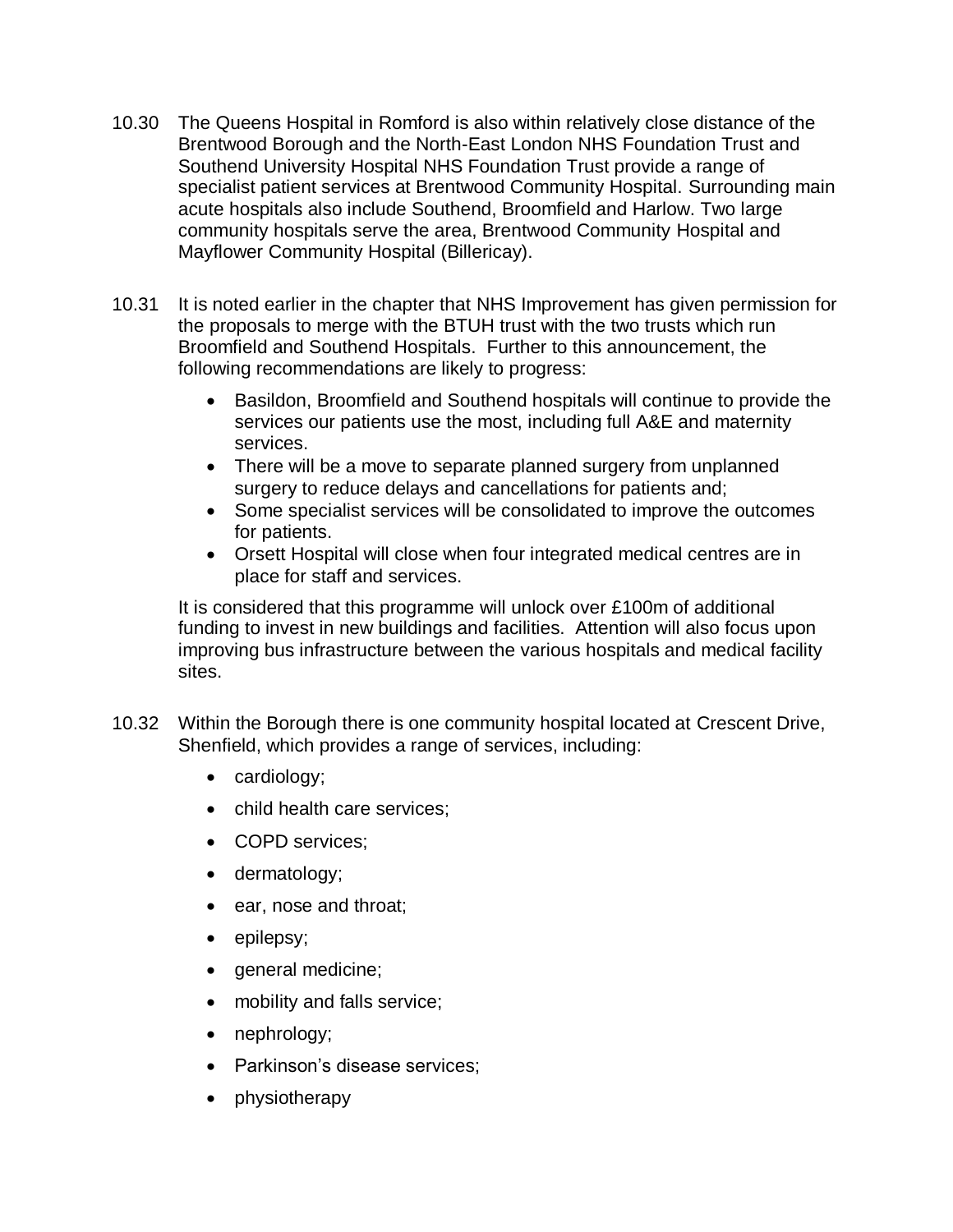- sexual health services
- stroke services
- tissue viability services
- urology

The services are at the hospital are delivered by a number of Foundation Trusts, plus Connect Health.

10.33 There is an ongoing programme to improve the utilisation of Brentwood Community Hospital, to reduce the void costs associated with the building and making better use of the opportunity for providing a significant range of health and care services to the local population and beyond.

#### **Ambulance Services – Infrastructure, Gaps and Programmes**

- 10.34 The East of England Ambulance Service NHS Trust (EEAST) Estates Strategy (2017-2022) proposes the following estate transformation strategy:
	- configuration of the estate as necessary to meet a vision to provide cost effective and efficient premises of the right size, location and condition to support the delivery of clinical care to the community served by the Trust;
	- a resulting regional estate configuration which consists of: network of 18 ambulance 'hubs', and
	- each 'hub' will support a 'cluster' of community ambulance stations, tailored to meet service delivery and patient response specific to their local area.

#### **Dentists – Infrastructure, Gaps and Programmes**

10.35 Within the Brentwood Borough area there are 8 dentist practices and one specialist Orthodontic Centre. Six of the dentist practices currently accept NHS patients.<sup>10</sup> Figure 10.6 below provides a list of the dentists, operational details and feedback on waiting lists. From a telephone survey it is clear that there is still some existing capacity within the Brentwood Borough with regards to Dentists accepting NHS patients.

 $\overline{a}$ 

 $10$  This information was collected in October 2016 and there is a need to update on a refresh of the IDP.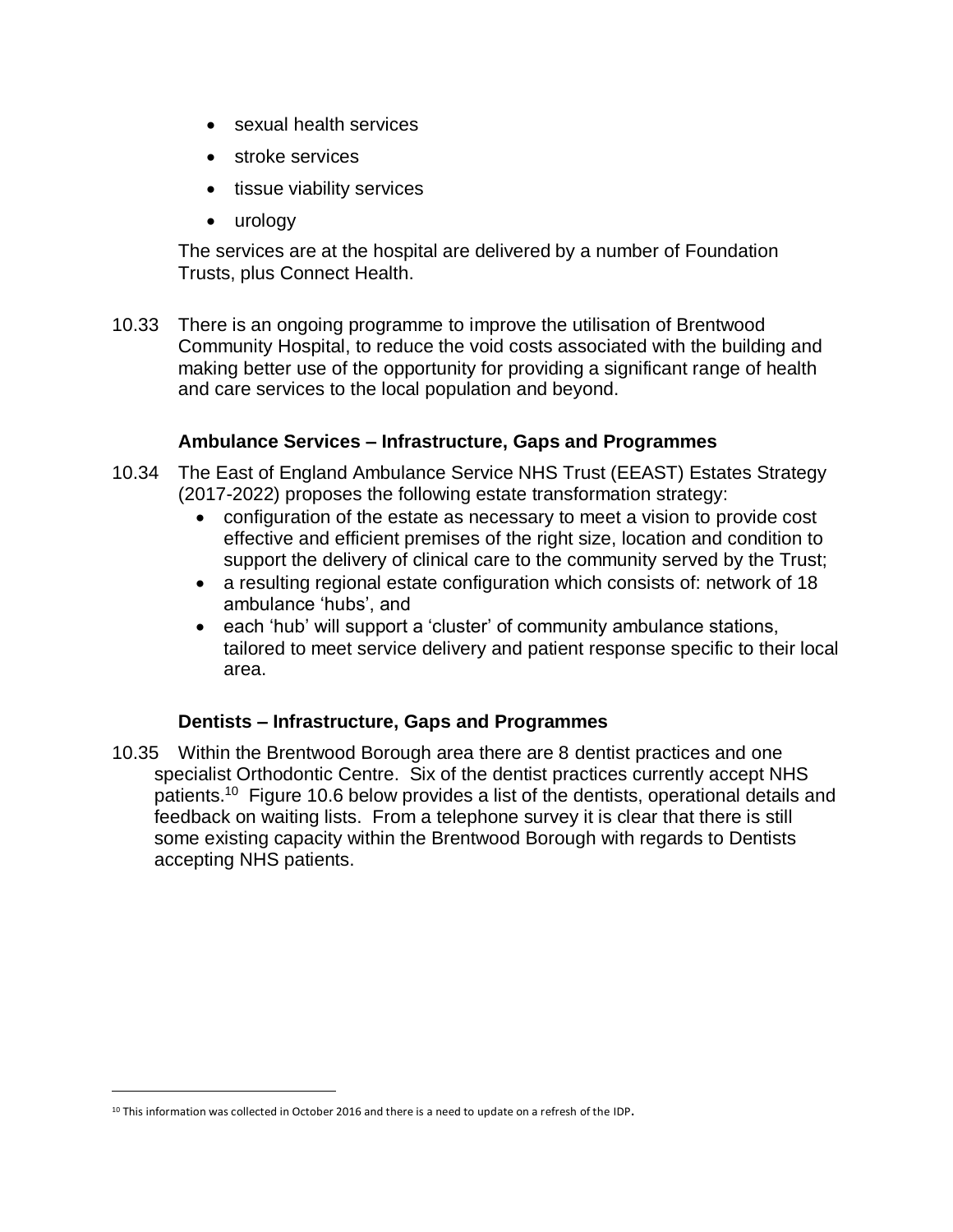|                | <b>Dental Surgeries</b>             | <b>Operational Details</b>    | <b>Patients per Dentist /Waiting List</b> |
|----------------|-------------------------------------|-------------------------------|-------------------------------------------|
|                |                                     |                               | (24/10/16)                                |
| 1              | Herongate Dental Practice           | 3 dentist practice            | No waiting list / accepting NHS           |
|                | 152 Brentwood Road,                 |                               | patients                                  |
|                | Herongate, Brentwood, CM13          |                               |                                           |
|                | 3PD, 01277 810239                   |                               |                                           |
| $\overline{2}$ | <b>Homewood Dental Practice</b>     | large practice - 11 dentists  | Waiting list - approximately 3 weeks      |
|                | 21 Shenfield Road                   |                               | - 20/25 on waiting list / Accept NHS      |
|                | Brentwood, CM15 8AG, 01277          |                               | patients                                  |
|                | 220147                              |                               |                                           |
|                |                                     |                               |                                           |
| 3              | <b>SHAH NM MR</b>                   | 2 orthodontists plus          | Could not get through on phone /          |
|                | <b>Brentwood Orthodontic Centre</b> | numerous other staff          | specialist services                       |
|                | 17 Shenfield Road                   |                               |                                           |
|                | Brentwood, CM15 8AG, 01277          |                               |                                           |
|                | 848818                              |                               |                                           |
| 4              | <b>Family Dental Practice</b>       | 2 dentist practice            | No waiting list / accepting NHS           |
|                | 2 South Street                      |                               | patients                                  |
|                | Brentwood, CM14 4BJ, 01277          |                               |                                           |
|                | 233282                              |                               |                                           |
| 5              | <b>Ongar Road Dental Practice</b>   | large practice - 8 dentists / | No waiting list / accepting NHS           |
|                | 16 Ongar Road                       | ortho                         | patients                                  |

# **Figure 10.6 Brentwood Borough - Dental and Orthodontic Surgeries**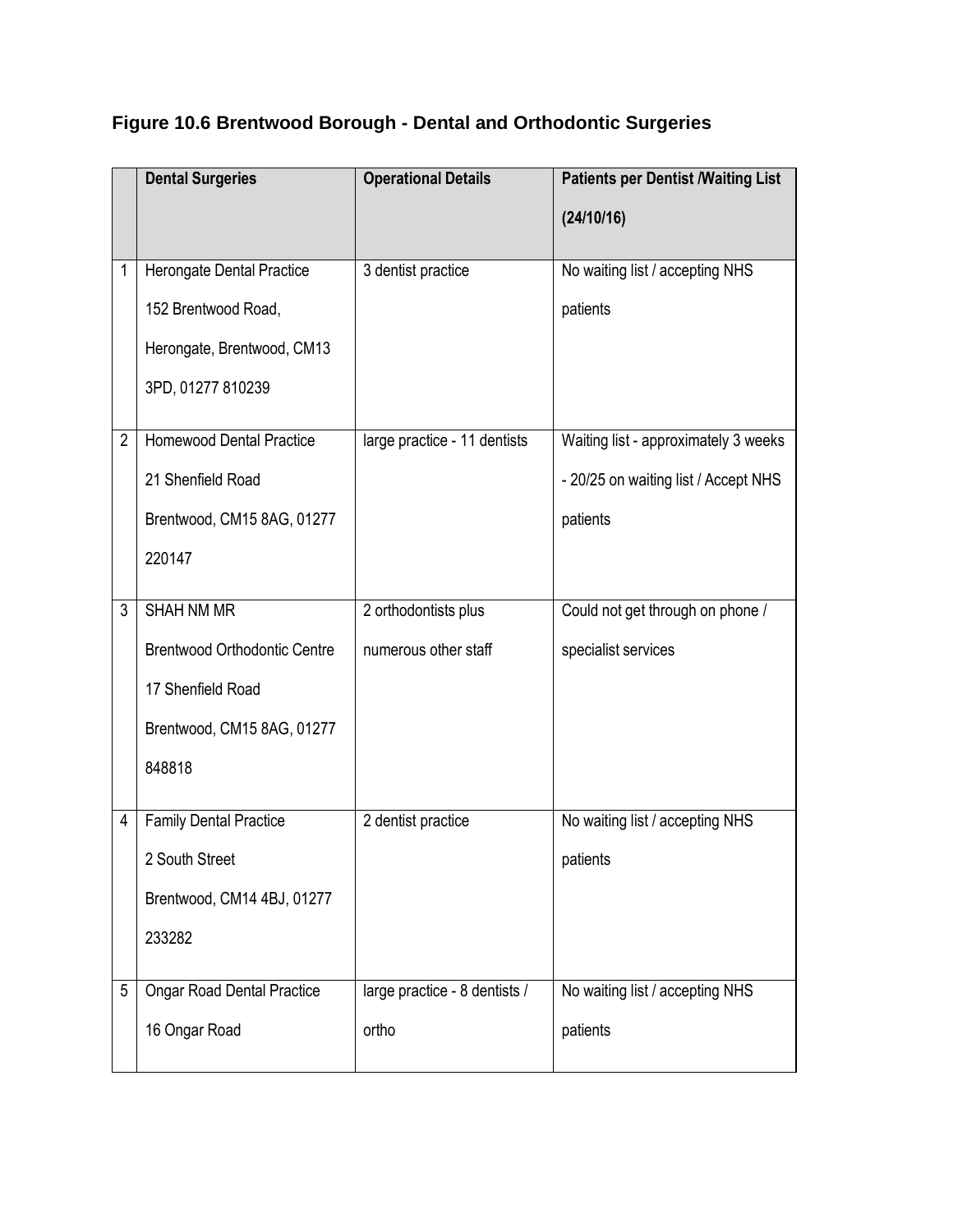|                | Brentwood, CM15 9AX, 01277      |                                 |                                     |
|----------------|---------------------------------|---------------------------------|-------------------------------------|
|                | 848777                          |                                 |                                     |
| 6              | Crown Street Dental Group       | 2 General Dentists / 2          | No waiting list / Not accepting NHS |
|                | Old Kings Yard                  | Specialist dentists / 1         | patients                            |
|                | 16a Crown street                | <b>Implant Specialist</b>       |                                     |
|                | Brentwood, CM14 4BA, 01277      |                                 |                                     |
|                | 221014                          |                                 |                                     |
|                |                                 |                                 |                                     |
| $\overline{7}$ | Hutton Village Dental Surgery / | 7 dentists / professional staff | 1 practice for private patients / 1 |
| $\sqrt{2}$     | Hutton Village Dental Coram     |                                 | practice for NHS patients. No       |
| 8              | Green                           |                                 | waiting list for NHS services       |
|                | Coram Green, Hutton             |                                 |                                     |
|                | CM13 1LR, 0844 815 1015         |                                 |                                     |
|                |                                 |                                 |                                     |
| 9              | John Cuddigan and Associates    | 3 dentists                      | No waiting list / accepting NHS     |
|                | 163 High Street                 |                                 | patients                            |
|                | Brentwood, CM14 4SD, 01277      |                                 |                                     |
|                | 210213                          |                                 |                                     |
|                |                                 |                                 |                                     |

#### **Pharmacies – Infrastructure, Gaps and Programmes**

- 10.36 There are thirteen pharmacies in Brentwood, one of which holds a 100 hour contract. All pharmacies are open from 9:00am to 17:30pm Monday to Friday (with the exception of one afternoon closure). Five pharmacies open earlier, with the earliest opening time 07:00am. Two pharmacies are open beyond 18:30pm, with the latest closure at 22:00pm.
- 10.37 Saturday service in the district is slightly reduced, however all except one pharmacy are open at some time during the day. Two pharmacies are only open in the morning, the remainder offer afternoon service provision until at least 16:00pm. The latest closing time is 22:00pm. Earliest opening hours on a Saturday is 07:00am. Three pharmacies open on Sunday, two between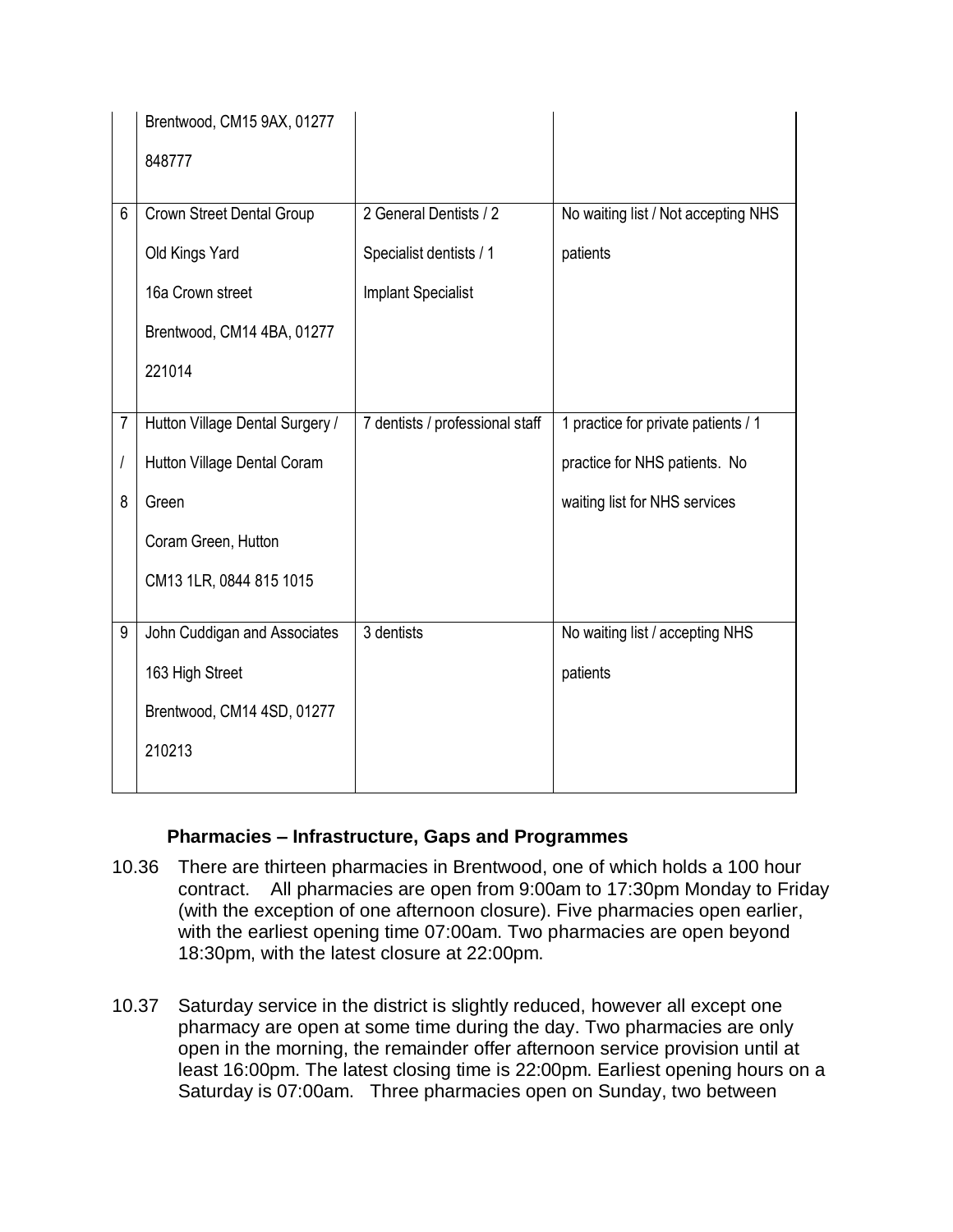10:00am and 16:00pm, and the other open from 09:00am until 21:00pm.

- 10.38 There were no pharmacies within Brentwood that administered disease specific medicine management, but the majority are willing to provide. There were also limited screening services provided. Several provided seasonal vaccinations, care home services and a medication review service. 12 pharmacies provide MURs, considered a relevant service by the PNA.
- 10.39 Figures 10.7 and 10.8 below provides information on pharmacy service provision within the Brentwood Borough area. The core information contained in this section has been extracted from the Essex Pharmaceutical Needs Assessment (PNA) - Basildon and Brentwood (2015).<sup>11</sup>

 $\overline{\phantom{a}}$ 

<sup>11</sup> <https://www.essexinsight.org.uk/Resource.aspx?ResourceID=1094&cookieCheck=true&JScript=1> – further update may be available.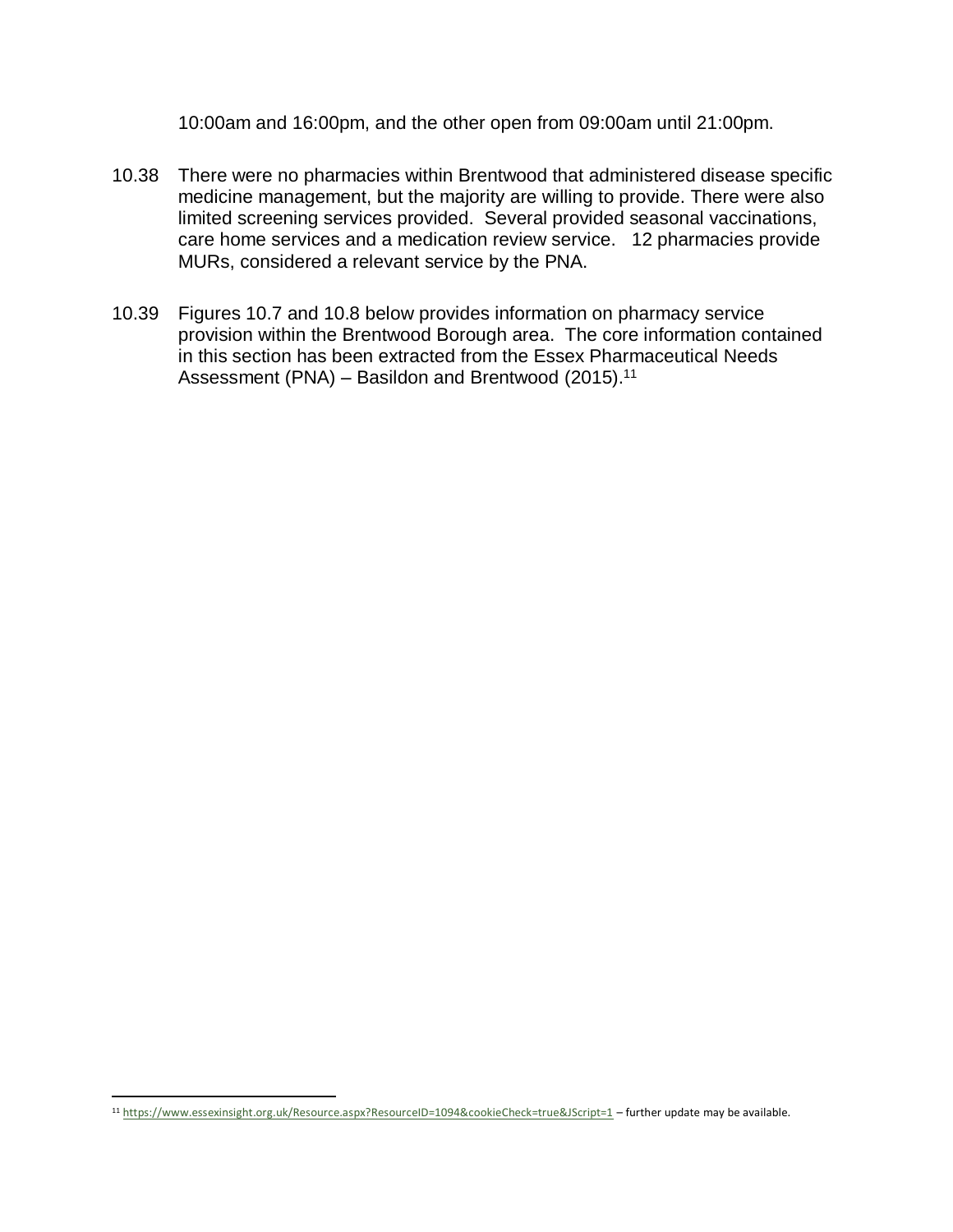| <b>Pharmacy</b><br><b>Name</b>         | <b>Address</b>                          | <b>Supervised</b><br><b>Consumption</b><br>(ECC) | <b>Needle and</b><br><b>Syringe</b><br>(ECC) | <b>Sexual</b><br><b>Health</b><br>(ECC) | <b>Smoking</b><br><b>Cessation (Lead</b><br>Provider) | <b>NHS Health</b><br><b>Checks</b><br>(ECC) | <b>MURS</b><br>(NHSE) | <b>Specific</b><br><b>Type</b> |
|----------------------------------------|-----------------------------------------|--------------------------------------------------|----------------------------------------------|-----------------------------------------|-------------------------------------------------------|---------------------------------------------|-----------------------|--------------------------------|
| <b>Boots UK</b><br>Limited             | 51 High Street,<br>Brentwood, CM14 4RH  | Yes                                              |                                              | Yes                                     | Yes                                                   |                                             | Yes                   |                                |
| <b>Burntwood</b><br>Pharmacy           | 27 Shenfield Rd.<br>Brentwood, CM15 8AG |                                                  |                                              | Yes                                     | Yes                                                   |                                             | Yes                   |                                |
| Cohen's<br>Pharmacy                    | 138 Hutton Road,<br>Brentwood, CM15 8NL | Yes                                              |                                              |                                         |                                                       |                                             | Yes                   |                                |
| Day Lewis<br>Pharmacy                  | Pastoral Way,<br>Brentwood, CM14 5WF    |                                                  |                                              |                                         | Yes                                                   |                                             | Yes                   |                                |
| Ingrave<br>Pharmacy                    | 21 E.Ham Crescent,<br>B'wood, CM13 2BN  | Yes                                              |                                              | Yes                                     | Yes                                                   |                                             | Yes                   |                                |
| Ongar<br>Road<br>Pharmacy              | 249 Ongar Road,<br>Brentwood, CM15 9DZ  | Yes                                              | Yes                                          |                                         | Yes                                                   |                                             | Yes                   |                                |
| Pharmchoic<br>e Pharmacy               | 9 Ingrave Road,<br>Brentwood, CM15 8AP  | Yes                                              |                                              |                                         | Yes                                                   |                                             |                       | <b>HH</b>                      |
| <b>Rowlands</b><br>Pharmacy            | 222 Hutton Road,<br>Shenfield, CM15 8PA |                                                  |                                              | Yes                                     | Yes                                                   |                                             | Yes                   |                                |
| Sainsburys<br>Pharmacy                 | 51 W. Hunter Way,<br>B'wood, CM14 4WQ   |                                                  |                                              |                                         |                                                       |                                             | Yes                   |                                |
| <b>Shadforth</b><br>Pharmaceu<br>tical | 80 High Street,<br>Ingatestone, CM4 9DW |                                                  |                                              | Yes                                     | Yes                                                   |                                             | Yes                   |                                |
| The Co-<br>operative<br>Pharmacy       | 201 Rayleigh Road,<br>Hutton, CM13 1LZ  | Yes                                              | Yes                                          |                                         |                                                       |                                             | Yes                   |                                |
| The New<br>Pharmacy                    | 33a High Street,<br>Brentwood, CM14 4RG |                                                  |                                              | Yes                                     | Yes                                                   |                                             | Yes                   |                                |

# **Figure 10.7: Pharmacies – Overview of Services**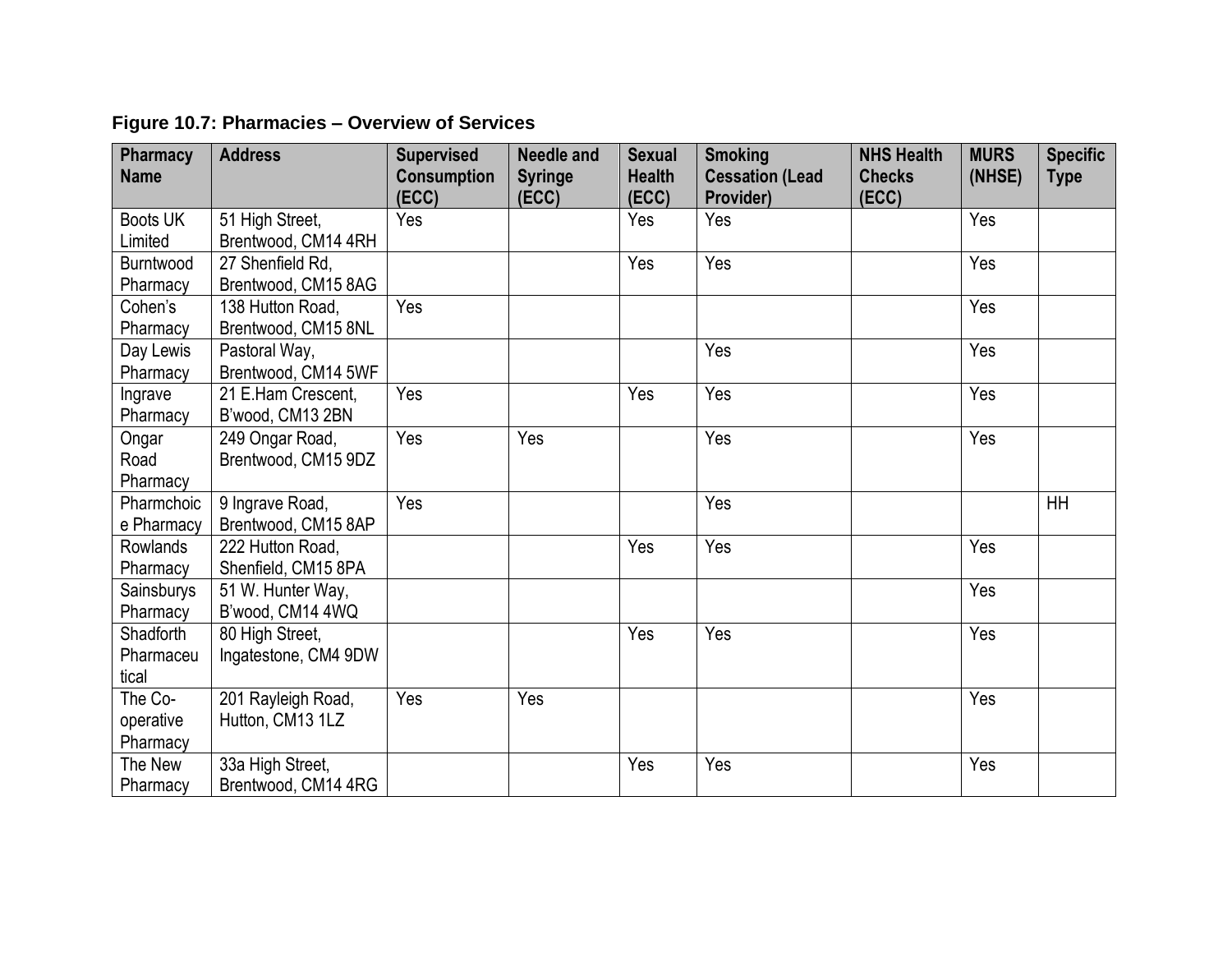| <b>Pharmacy</b><br><b>Name</b> | <b>Address</b>                             | <b>Supervised</b><br><b>Consumption</b><br>(ECC) | <b>Needle and</b><br><b>Syringe</b><br>(ECC) | <b>Sexual</b><br><b>Health</b><br>(ECC) | <b>Smoking</b><br><b>Cessation (Lead)</b><br>Provider) | <b>NHS Health</b><br><b>Checks</b><br>(ECC) | <b>MURS</b><br>(NHSE) | <b>Specific</b><br><b>Type</b> |
|--------------------------------|--------------------------------------------|--------------------------------------------------|----------------------------------------------|-----------------------------------------|--------------------------------------------------------|---------------------------------------------|-----------------------|--------------------------------|
| Village<br>Pharmacy            | 86 Church Ln,<br>Doddinghurst, CM15<br>0NG | Yes                                              |                                              | Yes                                     | Yes                                                    |                                             | Yes                   |                                |

# **Figure 10.8: Locally Commissioned Pharmacy Services in Brentwood**

| <b>Brentwood Service</b> | <b>Service description</b>             | <b>Current provision</b>      | <b>Gaps</b>             |
|--------------------------|----------------------------------------|-------------------------------|-------------------------|
| Needle syringe           | The aim of the needle exchange         | Two pharmacies provide        | No gaps are identified. |
| provision-               | service is to minimise harm            | needle & syringe provision,   | The two pharmacies in   |
| a relevant service       | associated with the use of injecting   | with others willing to        | the area provide        |
|                          | equipment by drug users. The service   | provide with training.        | adequate provision.     |
|                          | provides clean injecting equipment     | Pharmacies provide            | There is provision at   |
|                          | and takes in used equipment for safe   | important access during       | weekends providing      |
|                          | disposal. The service also provides    | evenings and weekends.        | valuable access.        |
|                          | an opportunity to signpost users to    |                               | There is further access |
|                          | treatment services and to convey       |                               | to provision from the   |
|                          | health promoting messages.             |                               | wider treatment system  |
|                          |                                        |                               | during weekdays         |
| Supervised               | The aims of the supervised             | 7 pharmacies provide the      | No gaps are identified. |
| Consumption-             | consumption service are to provide     | service. There is good        |                         |
| a necessary service      | support to drug users in treatment     | provision in terms of         |                         |
|                          | and assurance to drug treatment        | opening hours across          |                         |
|                          | teams about compliance with            | these pharmacies.             |                         |
|                          | prescribed treatment. The pharmacist   | It performs a crucial role in |                         |
|                          | supervises, often daily, the taking of | the treatment system          |                         |
|                          | drug treatment by patients in the      | ensuring compliance with      |                         |
|                          | pharmacy. The service is part          | treatment and reducing        |                         |
|                          | of the national framework for drug     | possible diversion into the   |                         |
|                          | treatment services.                    | community.                    |                         |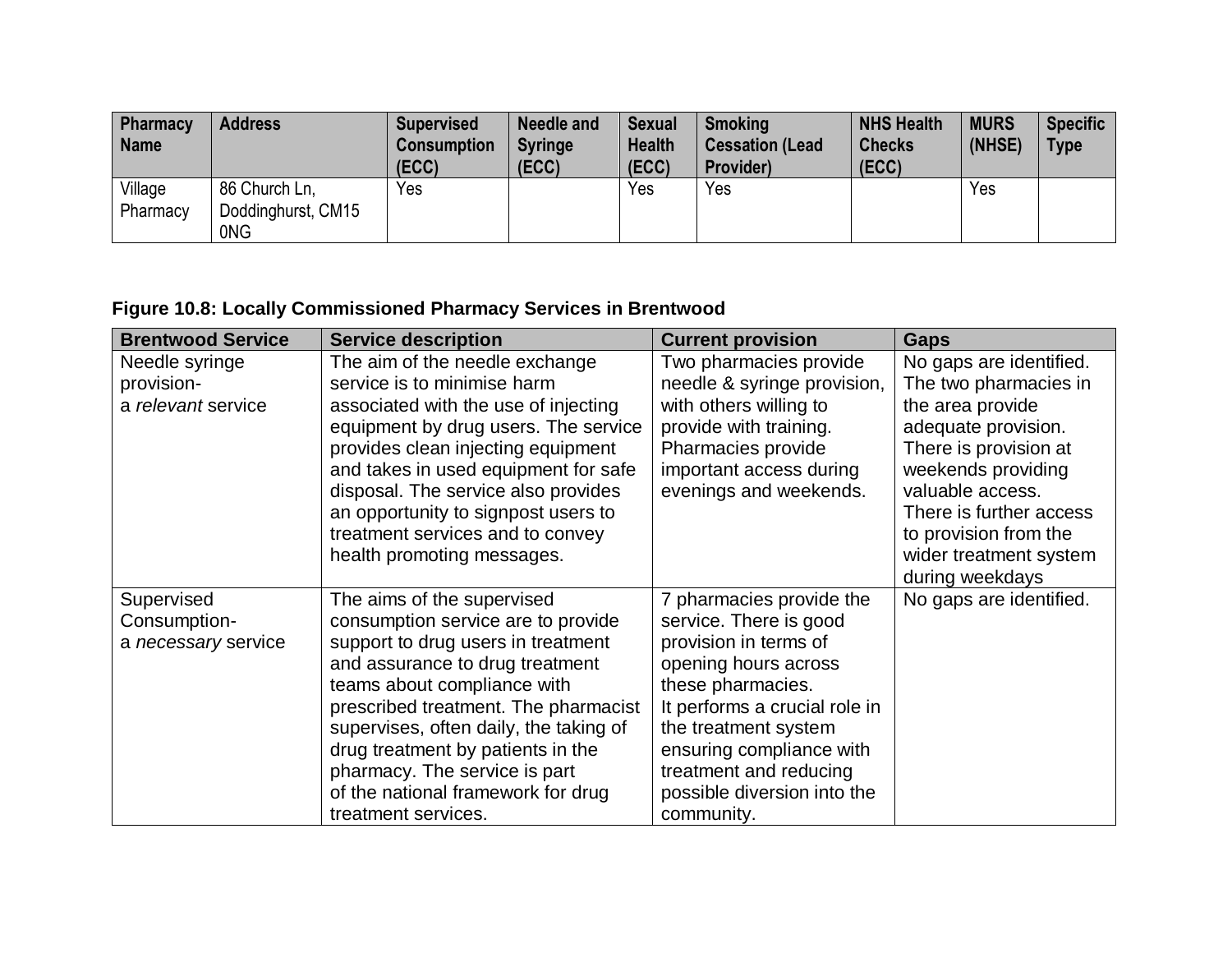| <b>Brentwood Service</b> | <b>Service description</b>              | <b>Current provision</b>    | Gaps                    |
|--------------------------|-----------------------------------------|-----------------------------|-------------------------|
| Sexual health            | The aim of the EHC service is to        | 7 pharmacies offer sexual   | No gaps are identified. |
| services-                | provide a safe and accessible route     | health services             |                         |
| a relevant service       | for women wishing to obtain             | There is provision from the |                         |
|                          | emergency contraception. It forms       | wider treatment system,     |                         |
|                          | part of the outcome for avoiding        | however, pharmacies         |                         |
|                          | unwanted pregnancy and reducing         | provide important walk in   |                         |
|                          | teenage pregnancy.                      | access during evenings      |                         |
|                          | The aim of the Chlamydia screening      | and weekends.               |                         |
|                          | service is to promote screening for     |                             |                         |
|                          | Chlamydia and to provide advice and     |                             |                         |
|                          | signposting to services for at risk     |                             |                         |
|                          | people.                                 |                             |                         |
|                          | The service allows pharmacies to        |                             |                         |
|                          | offer the option of a Chlamydia test to |                             |                         |
|                          | the target population and to offer      |                             |                         |
|                          | treatment if the test is positive.      |                             |                         |
| <b>Stop Smoking</b>      | Stop Smoking Services includes the      | 10 of the pharmacies        | No gaps are identified. |
| Services-                | provision of advice on stopping         | currently offer smoking     |                         |
| a relevant service       | smoking and supply of nicotine          | cessation services.         |                         |
|                          | replacement therapy (NRT). A key        | There is provision from the |                         |
|                          | differentiator of pharmacy stop         | wider treatment system,     |                         |
|                          | smoking services from other             | however, pharmacies         |                         |
|                          | providers is the ability to supply      | provide important walk in   |                         |
|                          | medicines at the point of care.         | access and provision of     |                         |
|                          | Pharmacies are seen as key              | NRT at point of care during |                         |
|                          | providers of stop smoking services      | normal and extended         |                         |
|                          | due to their opening hours,             | evening and weekend         |                         |
|                          | accessibility and ability to advice and | hours.                      |                         |
|                          | supply NRT.                             |                             |                         |
|                          | Stopping smoking is the single most     |                             |                         |
|                          | effective health care intervention that |                             |                         |
|                          | can be made.                            |                             |                         |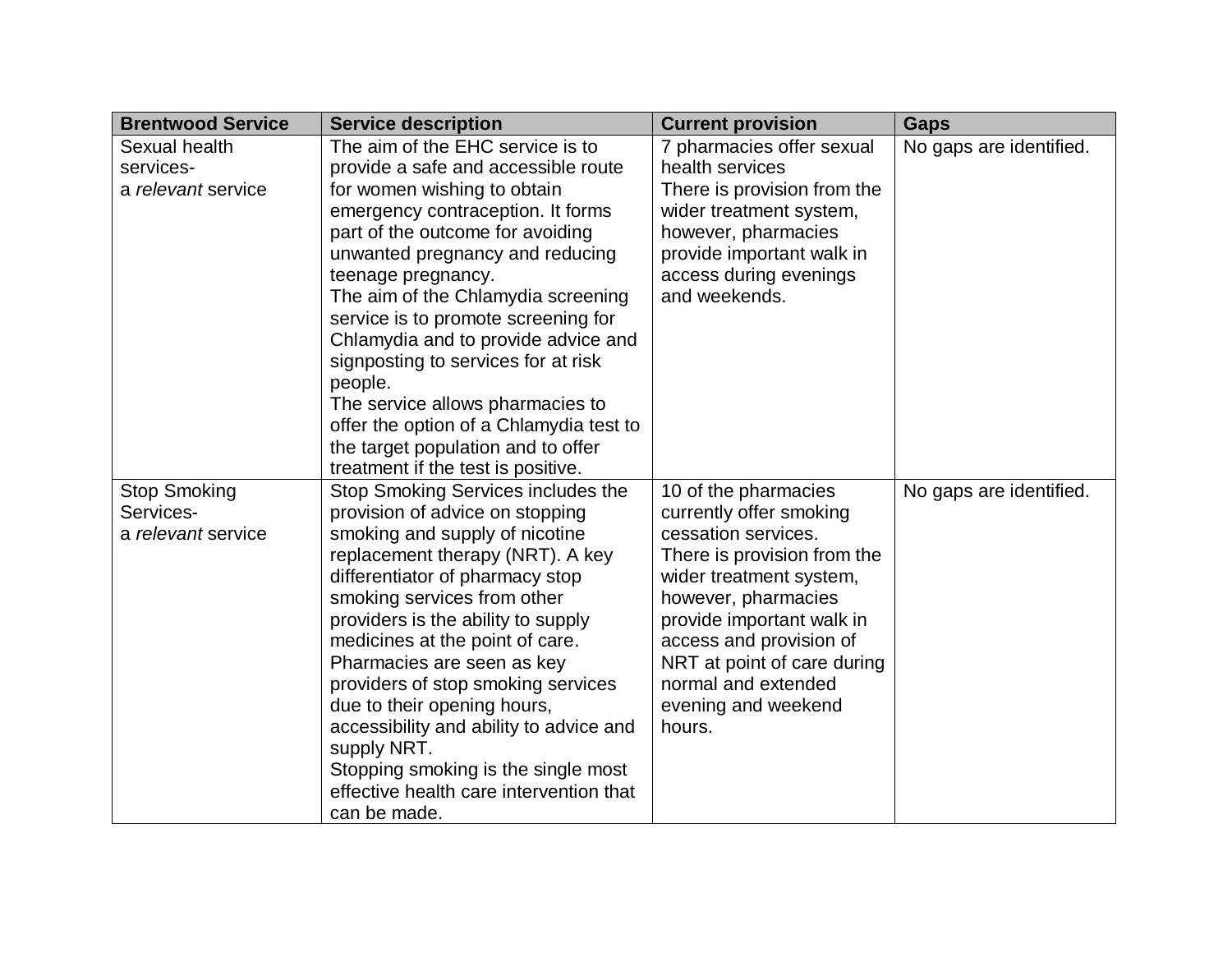| <b>Brentwood Service</b>                        | <b>Service description</b>                                                                                                                                                                                                                                                                  | <b>Current provision</b>                                                                                                   | <b>Gaps</b>             |
|-------------------------------------------------|---------------------------------------------------------------------------------------------------------------------------------------------------------------------------------------------------------------------------------------------------------------------------------------------|----------------------------------------------------------------------------------------------------------------------------|-------------------------|
|                                                 | Community pharmacy contractors<br>also sell a broad range of over the<br>counter NRT which can be used by<br>smokers intending to stop smoking to<br>manage their own quit attempt.                                                                                                         |                                                                                                                            |                         |
| <b>NHS Health Checks-</b><br>a relevant service | The aim of the service is to deliver<br>NHS Health Checks from community<br>pharmacies in Essex in areas where<br>the GP does not wish to provide the<br>service to their local population. It is<br>an important service in identifying<br>early onset of certain long term<br>conditions. | None of the pharmacies<br>provide this service. It is<br>widely provided by GPs<br>and community providers<br>in the area. | No gaps are identified. |

10.40 From the resident survey conducted for the PNA, 84% stated that they have not experienced any problems accessing their usual pharmacy or dispensing doctor. The provision of necessary and relevant pharmaceutical services in the locality is considered to be adequate and no gaps have been identified at different times of the day. Locally commissioned services from local authorities and CCGs fall outside the definition of enhanced services; they have no bearing on pharmacy applications.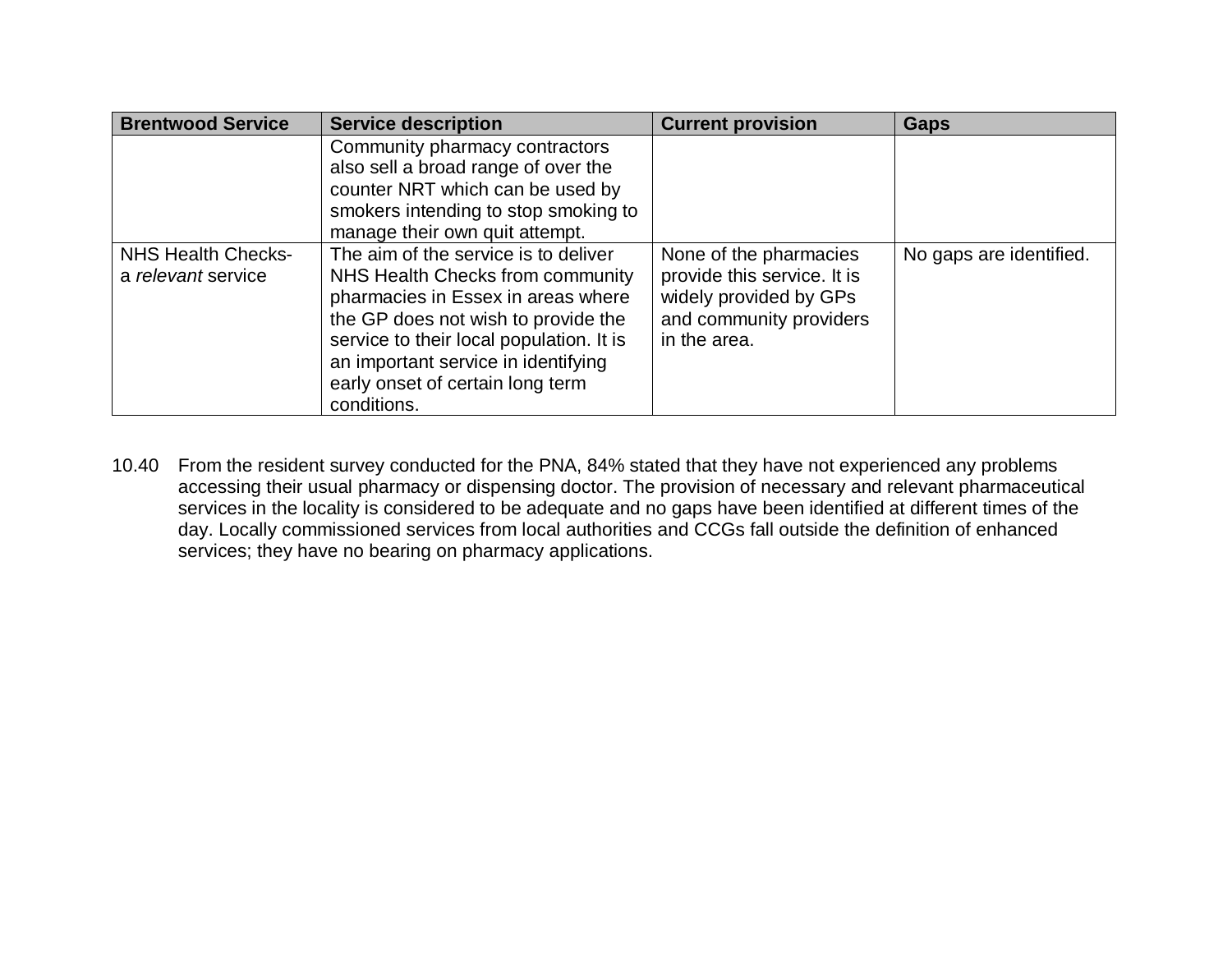#### **Opticians – Infrastructure, Gaps and Programmes**

- 10.41 At the time of surveying, there were six main opticians in the Brentwood Borough area and one specialist optometrist.
	- Specsavers Opticians 22 High Street, Brentwood
	- Templeman Opticians 131 High Street, Brentwood
	- Edward Watts Opticians 14, Chelmsford Road, Shenfield
	- Boots 15 and 36-38 High Street, Brentwood
	- Scrivens Opticians, Baytree Centre
	- Vision Express, 26a, High Street, Brentwood
	- Cole, Martin and Tregaskis Optometrist

No identified gaps in provision or new programmes have been identified.

# IMPLICATIONS OF GROWTH

#### **General Practices**

- 10.42 Feedback from NHS England on infrastructure planning generally indicates that it is NHS policy locally is to attempt to accommodate growth wherever possible within the current premises envelope, though this is likely to require capital works to adapt facilities over time, and only to seek new premises where this is demonstrably necessary.
- 10.43 It has been indicated from NHS England that the anticipated impact from Local Plan sites will necessitate planning contributions across the Borough towards increasing capacity for local primary care facilities, by means of extension, reconfiguration or refurbishment. It is also indicated that the proposed growth in the Brentwood Borough may require the provision of new health care infrastructure.
- 10.44 In relation to Dunton Hills Garden Village and West Horndon, EIA assessment feedback on the emerging planning application for Dunton Hills indicates that the development will have a significant impact upon primary healthcare provision and generate increased demands upon healthcare services in the area. It is anticipated that a residential development of this scale is likely to generate the need for a new primary health care facility. This would be subject to NHS England prioritisation and approval processes. Detailed design and requirements would need to be discussed and agreed with the developer at the appropriate stages.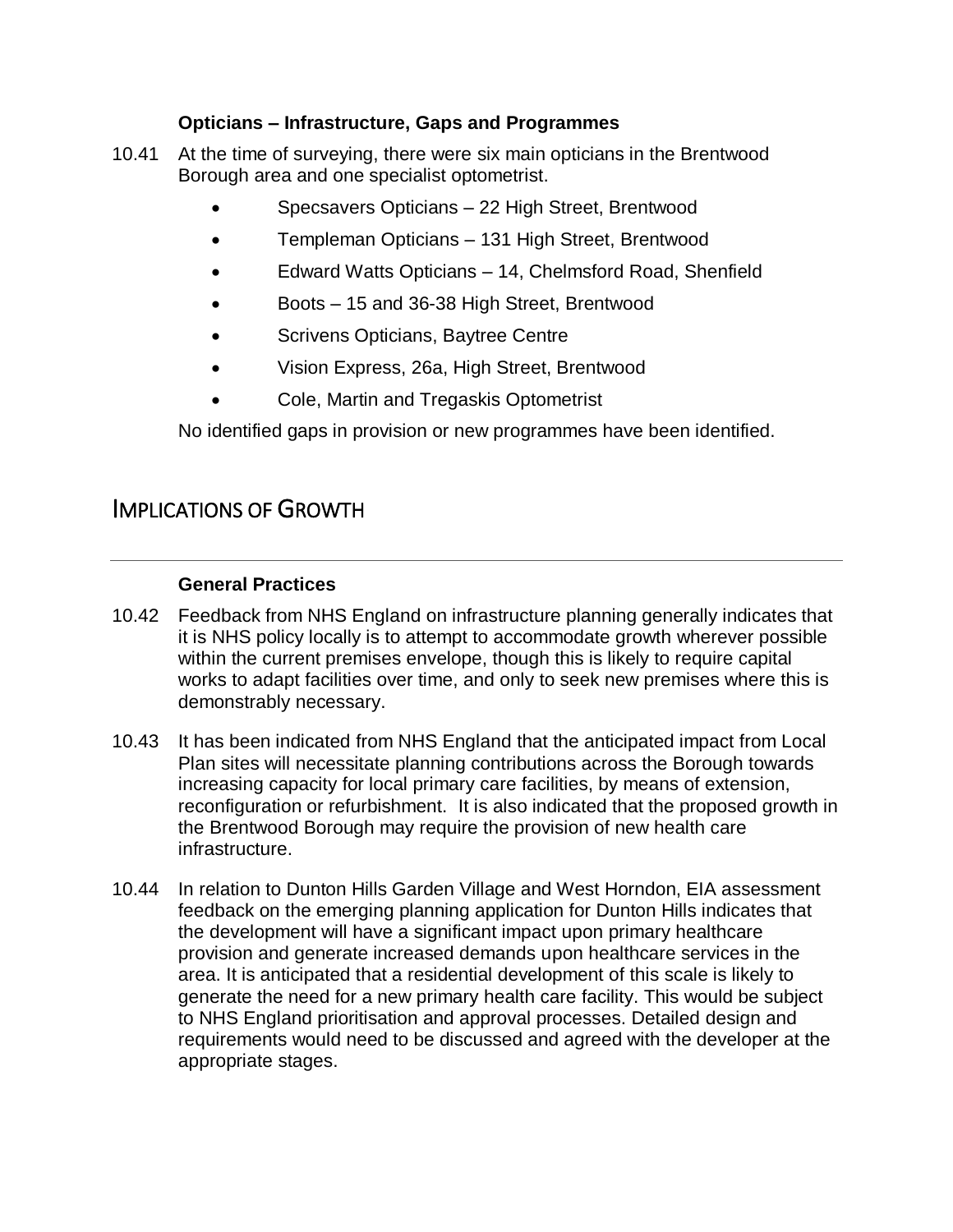- 10.45 The GP practice at West Horndon is at physical capacity and will also be impacted by other recent planning approvals within the vicinity. Subject to NHS England prioritisation and approval process, it is likely that new health infrastructure will be required in the new development itself and options need to be considered for how capacity can be provided through the timeline of the development. These options need to consider the scale and timing of any new facility. Phased development of the facility could be considered. Re-providing the existing GP surgery within the new facility should be considered as part of the options appraisal, but will require appropriate consultation with the current GP Practice and the existing West Horndon community.
- 10.46 In line with other comments, the scale and nature of the facility required is dependent on the range and frequency of services required. Initial calculations show that the fully completed development will require a health facility of circa 658.29 m2 for GP services. This figure may increase if it is shown that significant space is needed in West Horndon for other health and social care services. NHS England is willing in principle to discuss co-location with other public services and potential temporary use of other public-sector buildings (and vice versa). Any co-location would require the normal building and operational standards for NHS buildings to be met. Feasible options to increase primary healthcare capacity therefore would need to be considered and established.

## **Hospitals**

- 10.47 The BTUH has also indicated that due to the increase in population Basildon Hospital will need to expand their specialist services across the acute footprint to accommodate this predicted growth. BTUH will be seeking developer's contributions for this. Further information has been requested from the BTUH, vis the health partnership as to how the requirement has been calculated, particularly in light of recent hospital investments and the additional funding which the combined trust may be able to obtain through restructuring to invest in new buildings and facilities.
- 10.48 Brentwood Community Hospital is a significant resource, which the BBCCG is committed to fully utilise to strengthen the community-based provision of healthcare. There may be an opportunity to further invest in Brentwood Community Hospital as part of the overall investment required in the healthcare infrastructure for the Borough, although this should not detract from directly investing in local communities, where the healthcare infrastructure need is demonstrated and would support the sustainability of that location.

#### **Dentists, Pharmacies and Opticians**

10.48 It is difficult to fully evaluate the impact on dentist surgeries of the projected growth from the local plan allocations, but it is likely to require an investment in expanded or new facilities. Particular 'urban' pressure points are potentially Herongate Dental Practice, Ongar Road Dental Practice and Hutton Village